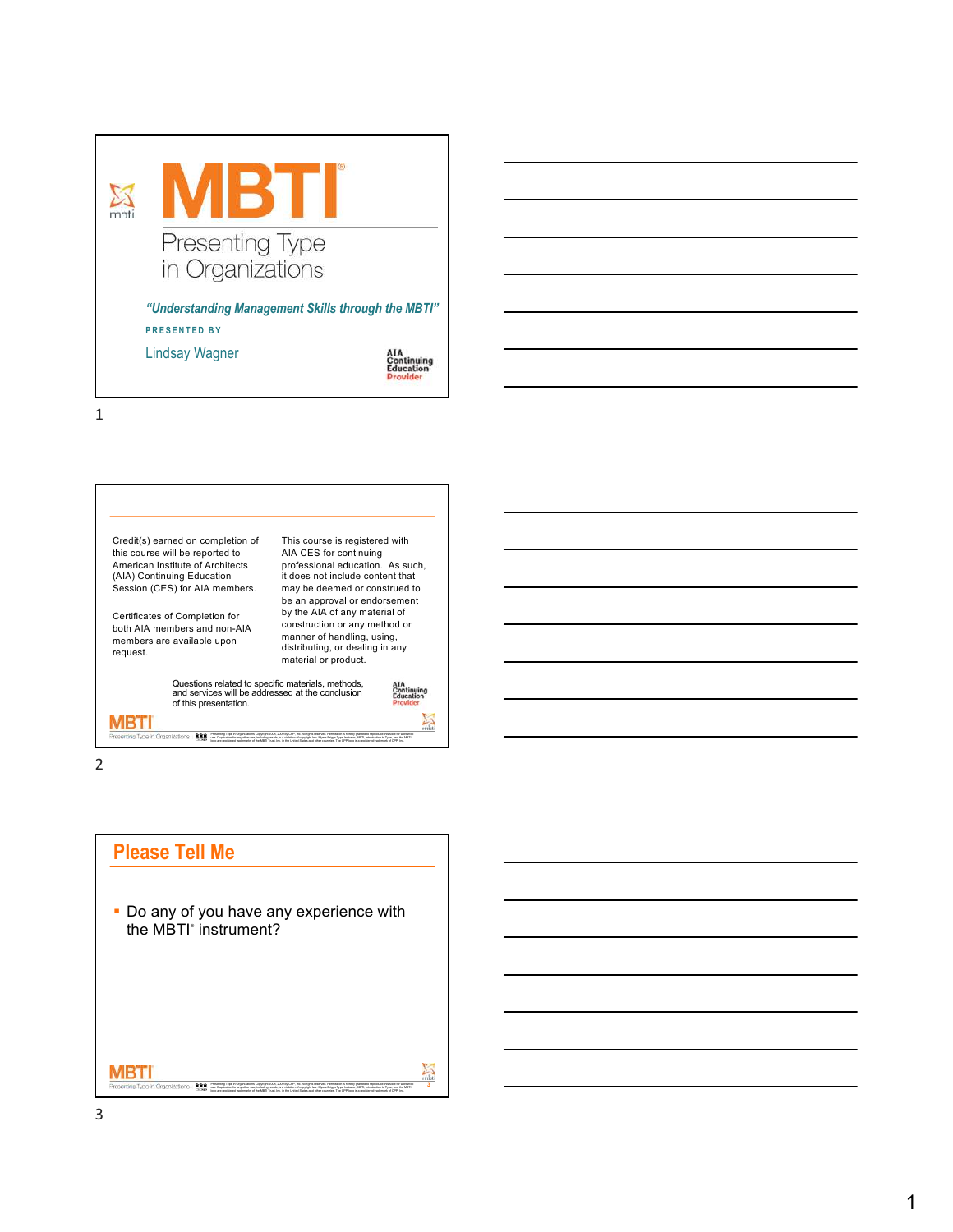### **Course Description**

Explore the context of management skills within the model facilities department. Examine the different styles of management and visualize yourself in the roles of mentor, coach, and team builder. Learn the skills necessary for these roles and develop an understanding of how to best leverage your assets as management skills.



4

MBTI

### **Learning Objectives** • Understand the preferred ways individuals process information; • See how these preferences affect both short and long-term operations; • Apply preferences to decision making and strategizing and form an overall management style; • Discover that people look at the world and make decisions about things in very different ways; *And,* Identify ways to use differences constructively! na MBTI **5** Presenting Type in Organizations Copyright 2008, 2009 by CPP, Inc. All rights reserved. Permission is hereby granted to reproduce this slide for workshop<br>use. Duplication for any other use, including resses, is a violation

uss. Duplication for any other use, including resale, is a violation of copyright law. Myers-Briggs Type Indicator, MBTI, Introduction to Type, and the MBTI<br>logo are registered trademarks of the MBTI Trust. Inc. in the Uni



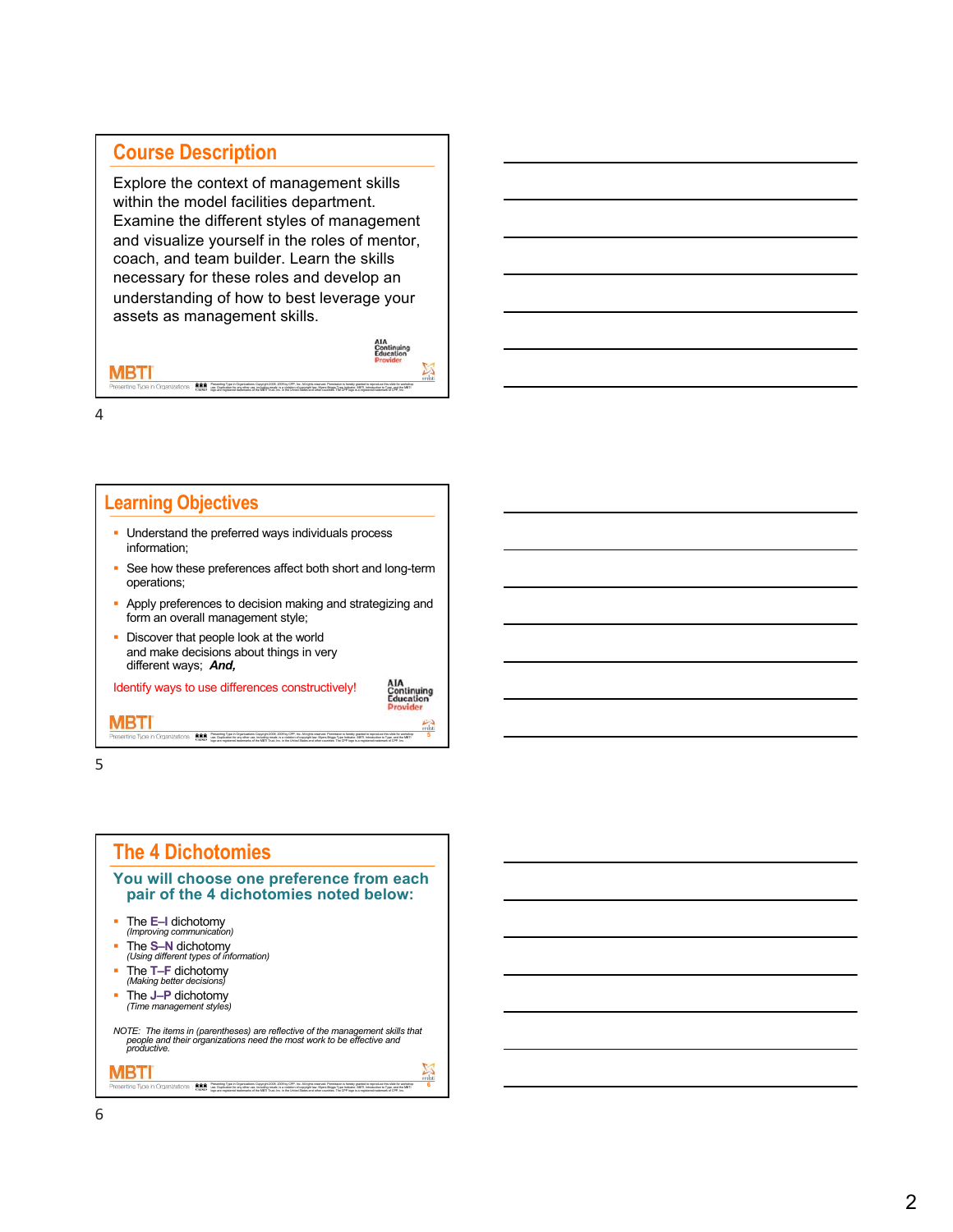





| <u> Andreas Andreas Andreas Andreas Andreas Andreas Andreas Andreas Andreas Andreas Andreas Andreas Andreas Andreas Andreas Andreas Andreas Andreas Andreas Andreas Andreas Andreas Andreas Andreas Andreas Andreas Andreas Andr</u> |  |  |  |
|--------------------------------------------------------------------------------------------------------------------------------------------------------------------------------------------------------------------------------------|--|--|--|
| and the control of the control of the control of the control of the control of the control of the control of the                                                                                                                     |  |  |  |
| and the control of the control of the control of the control of the control of the control of the control of the                                                                                                                     |  |  |  |
| <u> 1989 - Johann Stoff, deutscher Stoffen und der Stoffen und der Stoffen und der Stoffen und der Stoffen und der</u>                                                                                                               |  |  |  |
| the contract of the contract of the contract of the contract of the contract of the contract of the contract of                                                                                                                      |  |  |  |
| ,一个人的人都是一个人的人,一个人的人,一个人的人,一个人的人,一个人的人,一个人的人,一个人的人,一个人的人,一个人的人,一个人的人,一个人的人,一个人的人,                                                                                                                                                     |  |  |  |
|                                                                                                                                                                                                                                      |  |  |  |
|                                                                                                                                                                                                                                      |  |  |  |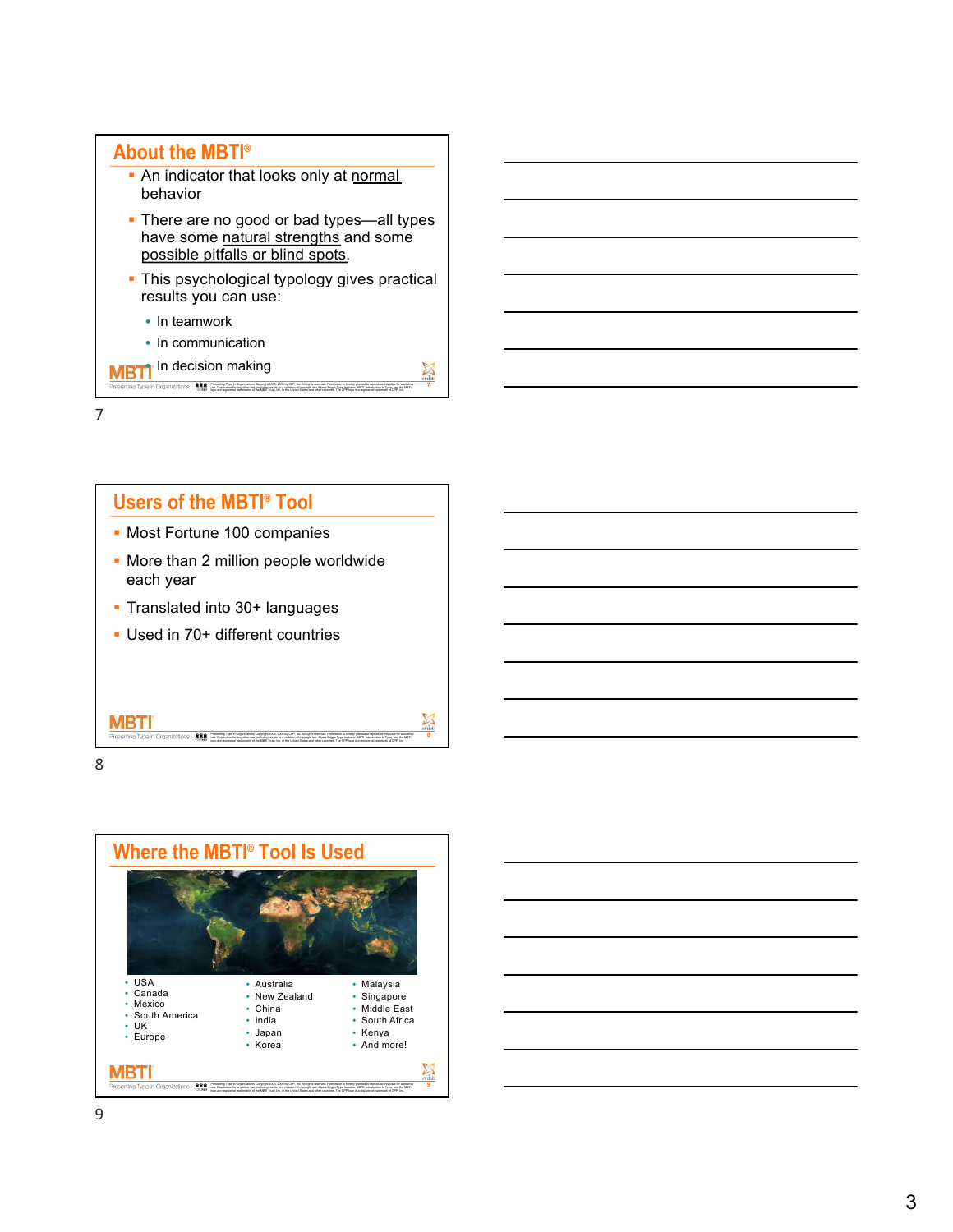



# **The Mind-set to Bring**

As you consider which of the two pairs of each dichotomy represent you:

> \*Think of what you prefer when you do *not* have outside pressures to behave in a particular way.

\*Who YOU ARE, outside of the roles you play at work or in your personal life; or as a child, how you responded.

> Presenting Type in Organizations Copyright 2008, 2009 by CPP, Inc. All rights reserved. Permission is hereby granted to reproduce this slide for workshop uss. Duplication for any other use, including resale, is a violation of copyright law. Myers-Briggs Type Indicator, MBTI, Introduction to Type, and the MBTI<br>loop are registered trademarks of the MBTI Trust. Inc. in the Uni

**11**

11

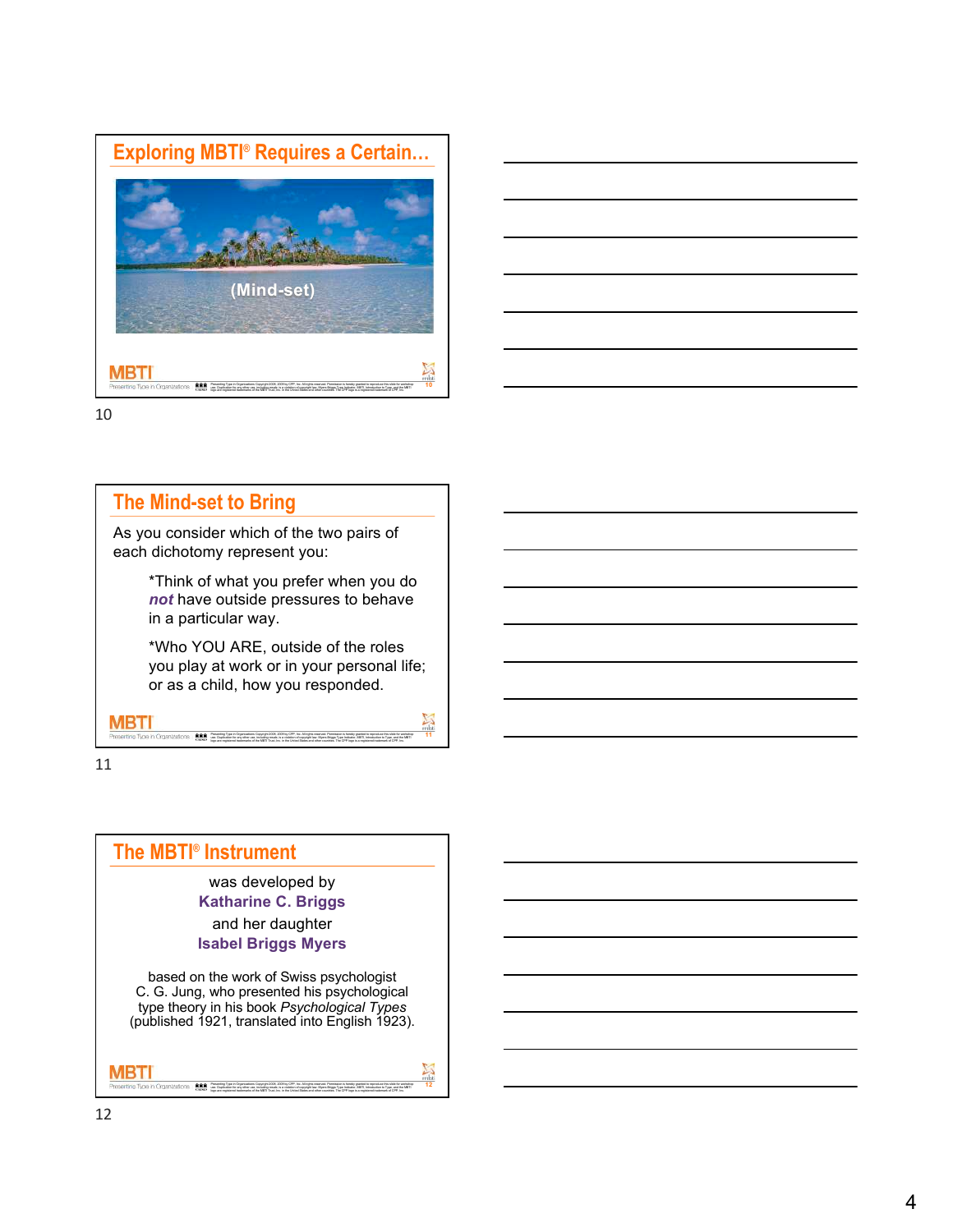# **Jung's Theory**

### Jung believed that **preferences are innate** — "**inborn predispositions** . "

He also recognized that our innate preferences interact with and are shaped by environmental influences :

- Family
- § Country
- Education
- and many others

MBTI

13

# **Inborn Predispositions or Preferences**

Presening Type in Organizations Copyright 2008, 2009 by CPP, Inc. All rights reserved. Permission in hereby granted to reproduce this slide for workshop.<br>Less. Duplication for any other securities are assistant of copyrigh

**13**

**14**

**15** 

### **What are PREFERENCES?**

To illustrate this —let's do an activity.

- Write your signature on a clean sheet of paper.
- Now write your signature again in the box below—using the other hand!
- Call out some words that describe the writing of the first signature.

Presenting Type in Organizations Copyright 2008, 2009 by CPP, Inc. All rights reserved. Permission is hereby granted to reproduce this slide for workshop

uss. Duplication for any other use, including resale, is a violation of copyright law. Myers-Briggs Type Indicator, MBTI, Introduction to Type, and the MBTI<br>logo are registered trademarks of the MBTI Trust. Inc. in the Uni

• Now, some words to describe the second signature.

### 14

MBTI

### **Handedness Exercise**

use. Duplication for any other use, including resale, is a violation of copyright law. Myers

- Where do we get our preference for using one hand over the other?
- How does the environment influence our preference for using one hand over the other?

*Note:* We all can and do use both —for writing, one is natural, comfortable, automatic.

Presening Type in Organizations Copyright 2008, 2009 by CPP, Inc. All rights reserved. Permission in hereby granted to reproduce this slide for workshop.<br>Less. Duplication for any other securities are assistant of copyrigh

### MBTI

15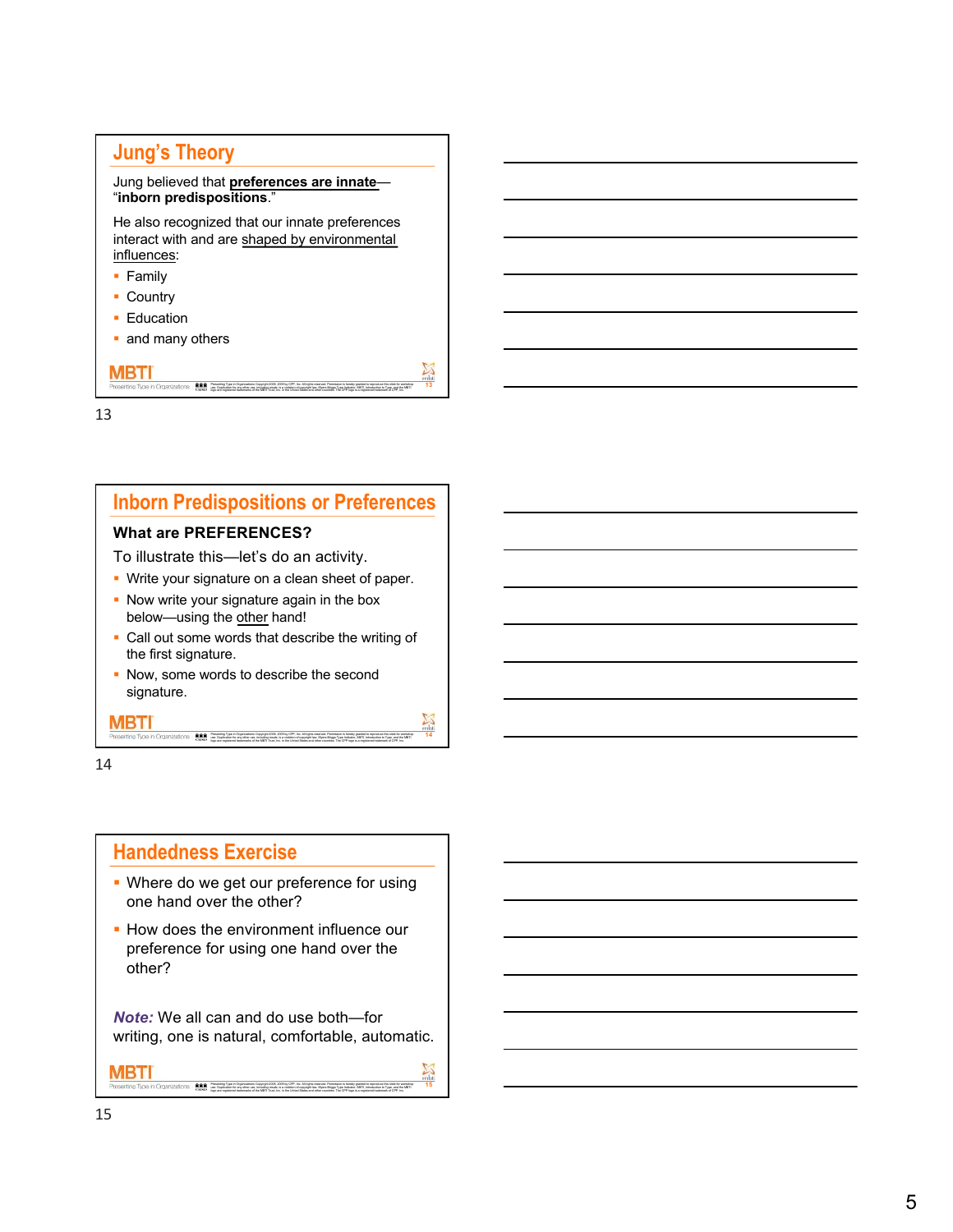# **Jung's Theory**

- We will look at four pairs of opposites—like our right and left hands. We all use both sides of each pair, but one is our natural preference.
- § Jung believed that our preferences do *not* change—they stay the same over our lifetime.
- What changes is how we use our preferences and often the accuracy with which we can measure the preferences.

**16**

§ The confounding variable—environment!

MBTI Presening Type in Organizations Copyright 2008, 2009 by CPP, Inc. All rights reserved. Permission in hereby granted to reproduce this slide for workshop.<br>Less. Duplication for any other securities are assistant of copyrigh



17



| <u>a sa mga bagayan ng mga bayang ng mga bagayang ng mga bagayang ng mga bagayang ng mga bagayang ng mga bagayang n</u> |  |
|-------------------------------------------------------------------------------------------------------------------------|--|
|                                                                                                                         |  |
|                                                                                                                         |  |
|                                                                                                                         |  |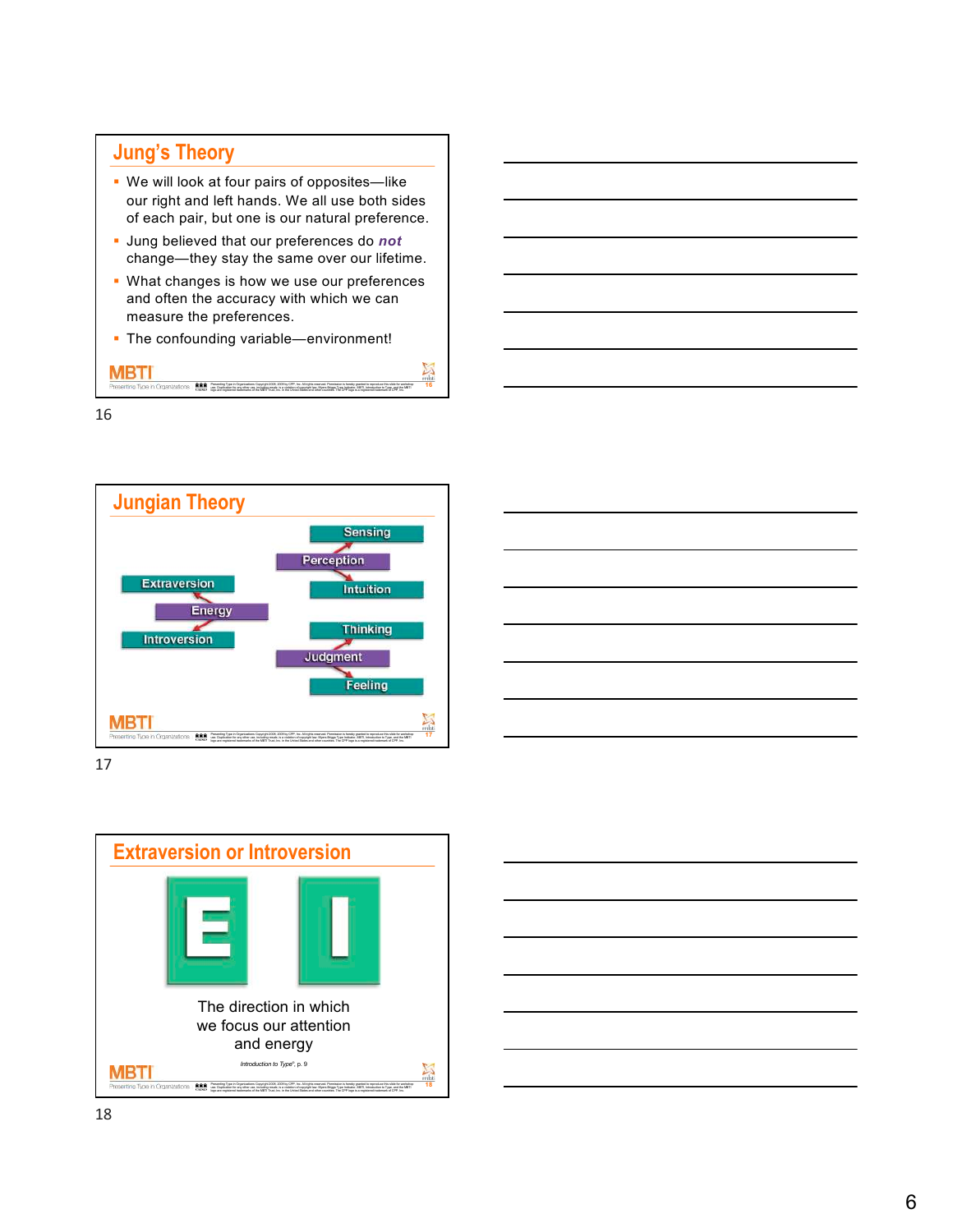



20

# **People Who Prefer Introversion**

- **Example 2 Are attracted to the inner world of thoughts,** feelings, and reflections
- § Are usually very aware of their **inner** reactions
- Prefer to interact with people they know
- Are often quiet in meetings and seem uninvolved
- Are often reserved and harder to get to know
- May *not* be as aware of the outer world around them

Presening Type in Organizations Copyright 2008, 2009 by CPP, Inc. All rights reserved. Permission in hereby granted to reproduce this slide for workshop.<br>Less. Duplication for any other securities are assistant of copyrigh

**21**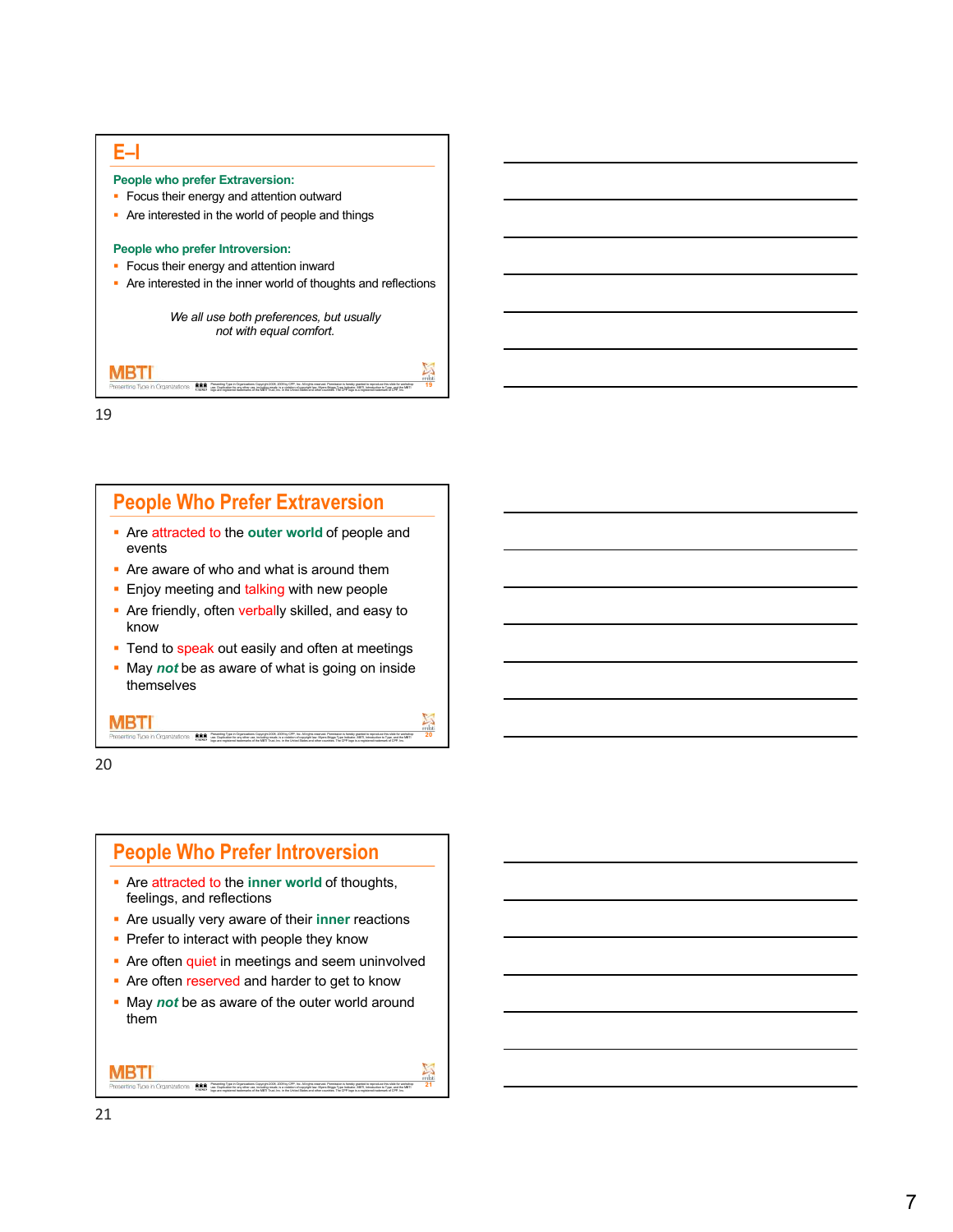# **People Who Prefer Extraversion**

- Do their thinking as they speak
- May act and/or speak first, then (possibly) think
- Tell you about themselves, speaking rapidly
- Give breadth to life
- Can get bored and restless if they're alone too long

**22**

- § *Can seem shallow and intruding to Introverts*
- Need Introversion for balance

MBTI Presening Type in Organizations Copyright 2008, 2009 by CPP, Inc. All rights reserved. Permission in hereby granted to reproduce this slide for workshop.<br>Less. Duplication for any other securities are assistant of copyrigh

22



uss. Duplication for any other use, including resale, is a violation of copyright law. Myers-Briggs Type Indicator, MBTI, Introduction to Type, and the MBTI<br>loop are registered trademarks of the MBTI Trust. Inc. in the Uni

23



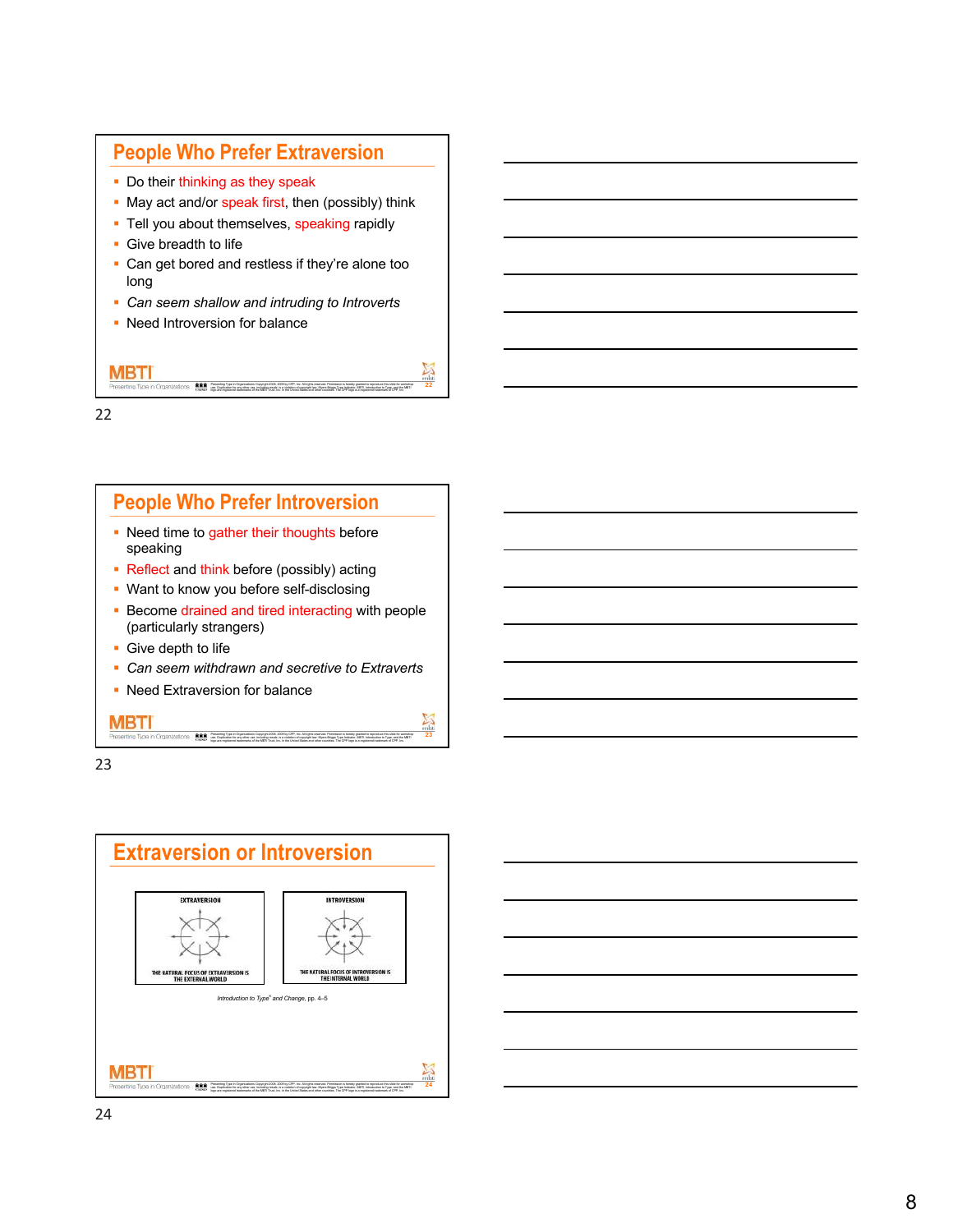| <b>Some Key Words Associated with</b>    |                                                                                                                                                                                                                                                                                                                                                                                            |  |
|------------------------------------------|--------------------------------------------------------------------------------------------------------------------------------------------------------------------------------------------------------------------------------------------------------------------------------------------------------------------------------------------------------------------------------------------|--|
|                                          |                                                                                                                                                                                                                                                                                                                                                                                            |  |
| <b>Extraversion</b>                      | Introversion                                                                                                                                                                                                                                                                                                                                                                               |  |
| Action                                   | Reflection                                                                                                                                                                                                                                                                                                                                                                                 |  |
| Outward                                  | Inward                                                                                                                                                                                                                                                                                                                                                                                     |  |
| People                                   | Privacy                                                                                                                                                                                                                                                                                                                                                                                    |  |
| Interaction                              | Concentration                                                                                                                                                                                                                                                                                                                                                                              |  |
| Many                                     | Few                                                                                                                                                                                                                                                                                                                                                                                        |  |
| Expressive                               | Quiet                                                                                                                                                                                                                                                                                                                                                                                      |  |
| Do-Think-Do                              | Think-Do-Think                                                                                                                                                                                                                                                                                                                                                                             |  |
|                                          |                                                                                                                                                                                                                                                                                                                                                                                            |  |
|                                          |                                                                                                                                                                                                                                                                                                                                                                                            |  |
| Presenting Type in Organizations<br>CIOD | Presenting Type in Organizations Copyright 2008, 2009 by CPP, Inc. All rights reserved. Permission is hereby granted to reproduce this slide for workshop<br>use. Duplication for any other use, including resale, is a violation<br>logo are registered tradematics of the METI Trust, Inc. in the United States and other countries. The CPP logo is a registered trademark of CPP, Inc. |  |



26



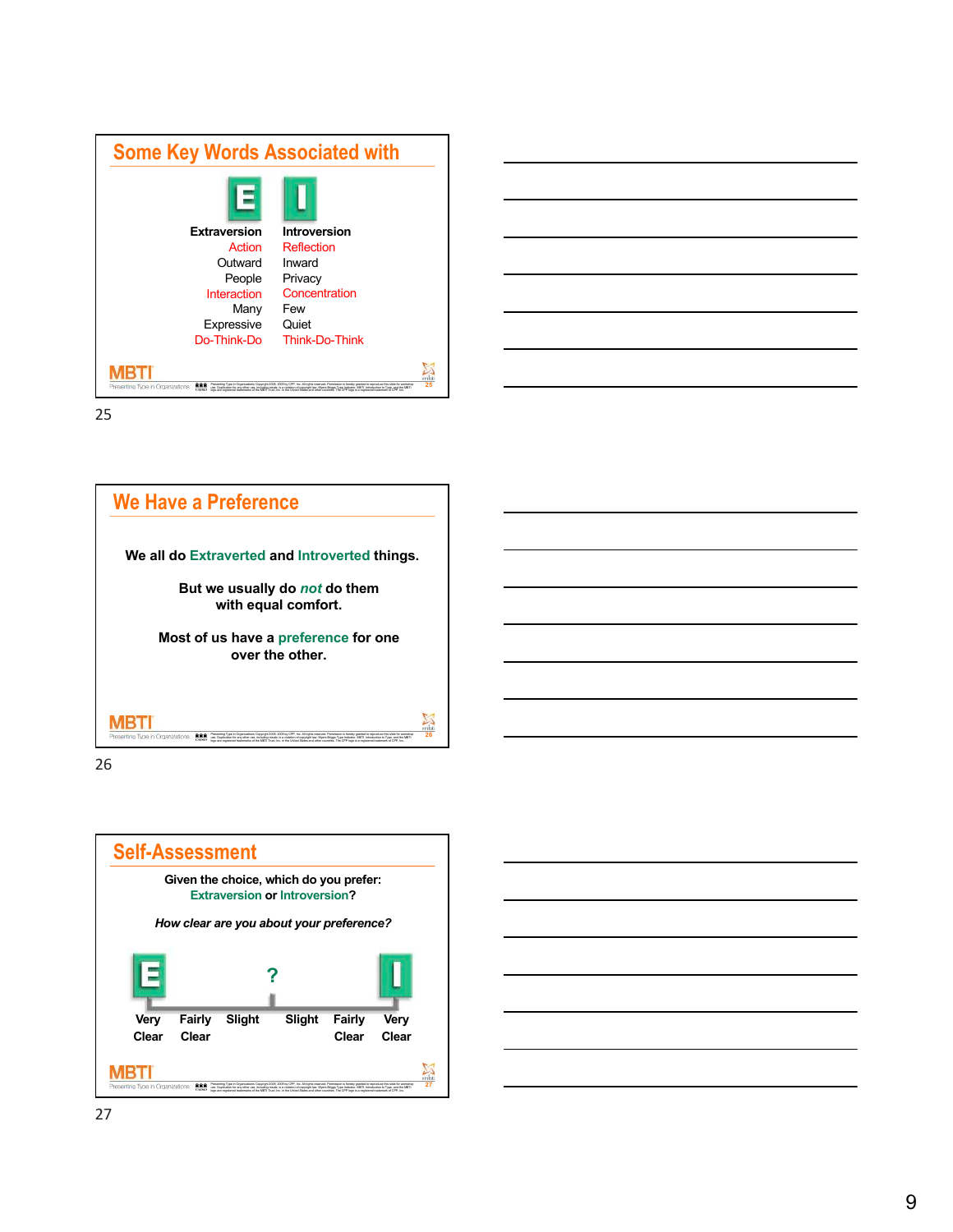





29



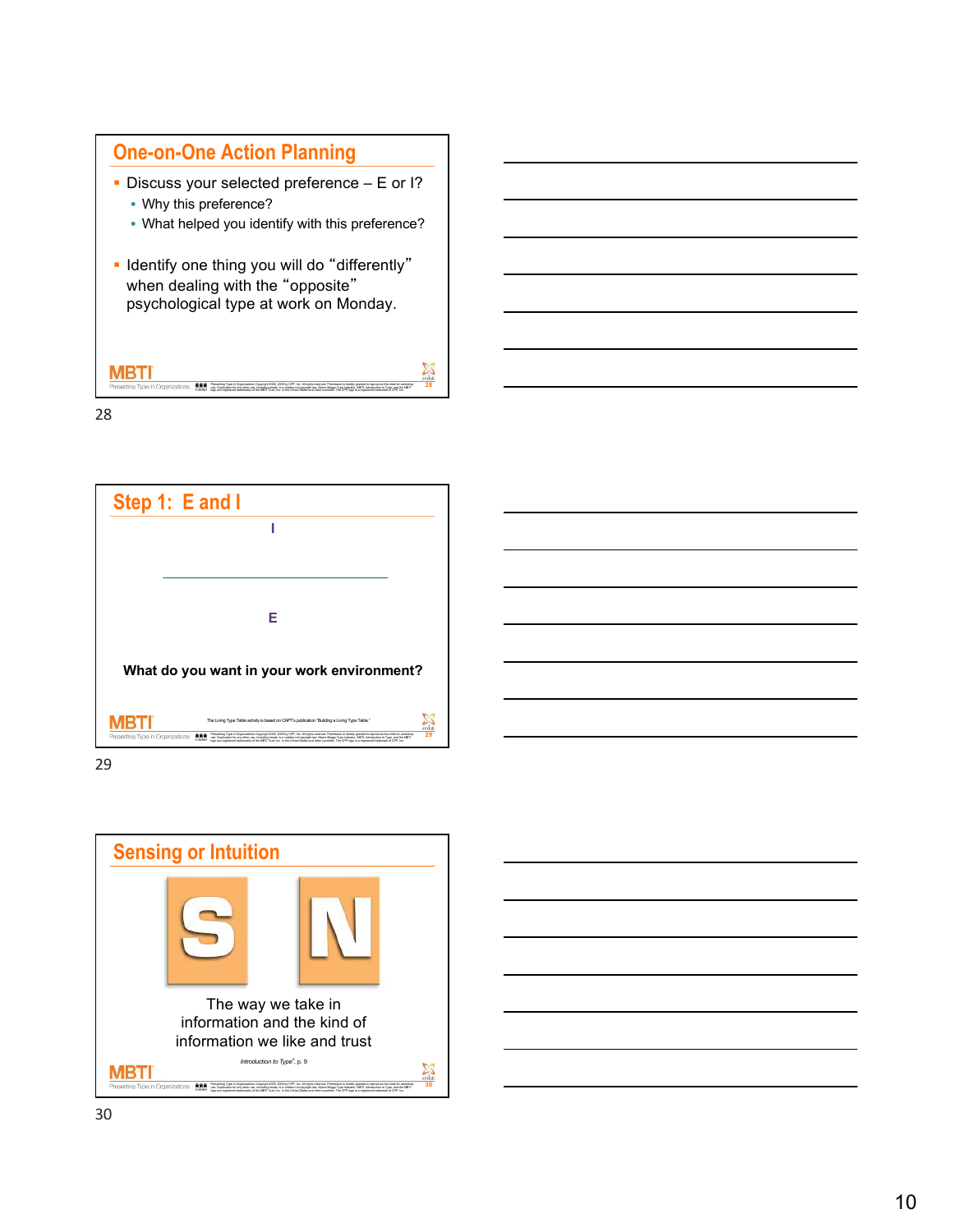

## **People Who Prefer Sensing**

- See and collect facts and details
- Are practical and realistic
- Start at the beginning and take one step at a time
- Are specific and literal when speaking, writing, and listening
- **Example 1** Live in the present, dealing with the here and now

Presenting Type in Organizations Copyright 2008, 2009 by CPP, Inc. All rights reserved. Permission is hereby granted to reproduce this slide for workshop uss. Duplication for any other use, including resale, is a violation of copyright law. Myers-Briggs Type Indicator, MBTI, Introduction to Type, and the MBTI<br>loop are registered trademarks of the MBTI Trust. Inc. in the Uni

Presening Type in Organizations Copyright 2008, 2009 by CPP, Inc. All rights reserved. Permission in hereby granted to reproduce this slide for workshop.<br>Less. Duplication for any other securities are assistant of copyrigh

**32** 

**33**

• Prefer reality to fantasy

32

MBTI

### **People Who Prefer Intuition**

- See patterns, possibilities, connections, and meanings in information
- Are conceptual and abstract
- Start anywhere and may leap over basic steps
- Speak and write in general, metaphorical terms
- Live in the future—the possibilities
- **Prefer imagination and ingenuity to reality**

MBTI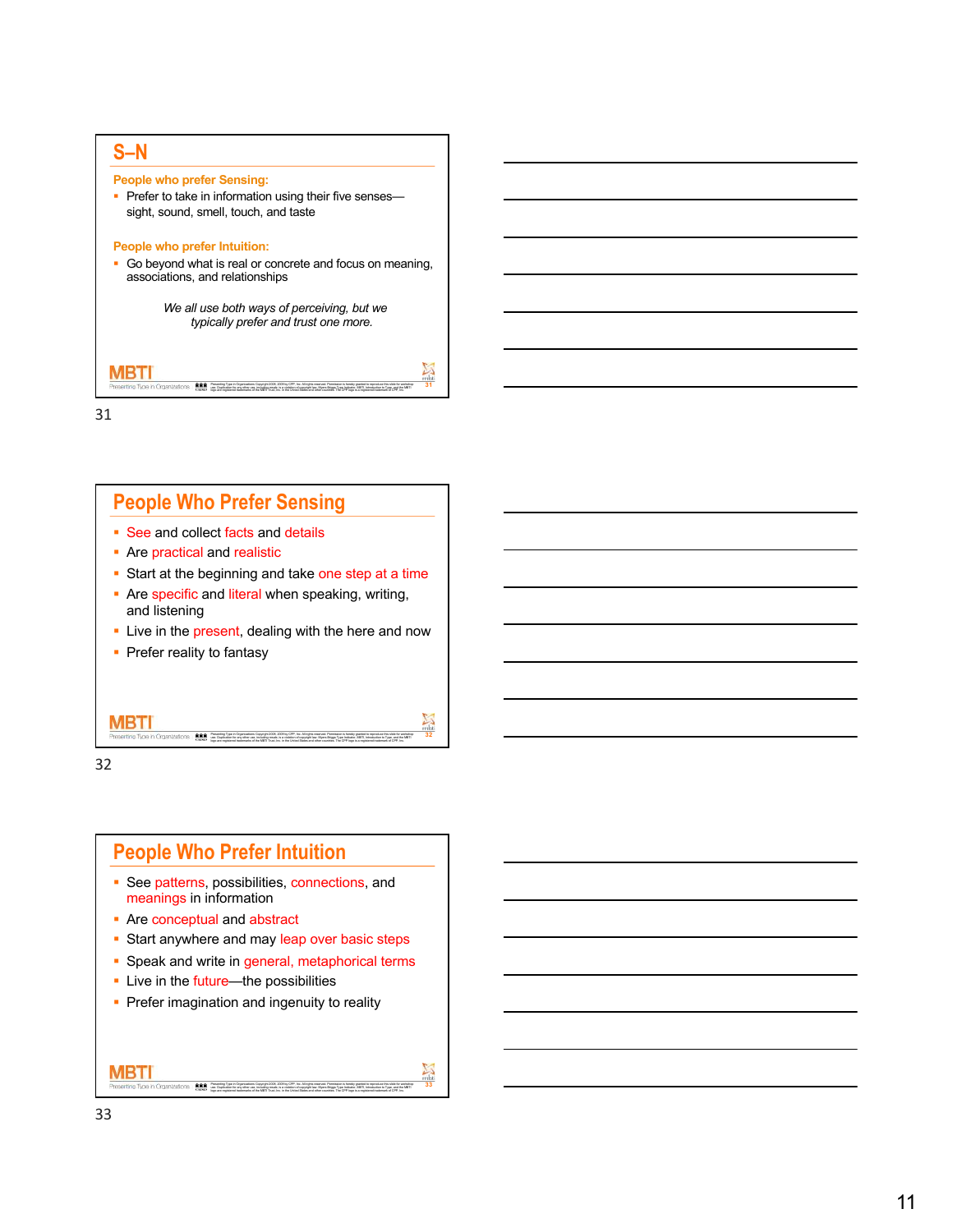# **People Who Prefer Sensing**

- Like to work with the parts to see the overall design
- Like set procedures, established routines
- Prefer practical, concrete problems and dislike theoretical or abstract problems
- § *Can seem materialistic and too literal to Intuitive types*

**34**

• Need Intuition for balance



34

## **People Who Prefer Intuition**

- Study the overall design to see how the parts fit
- Thrive on change, new ideas, and variety
- Prefer imaginative new solutions to problems and become impatient with details
- § *Can seem impractical dreamers to Sensing types*
- Need Sensing for balance

| Presenting Type in Organizations | 黑 | Presenting Type in Organizations Copyright 2008 2009 by CPP, Inc. All rights reserved. Permission is hereby granted to regroduce this slide for workshop.<br>use. Duplication for any other use, including resale, is a violation of copyright law. Myers Briggs Type Indicator, MSTI, Introduction to Type, and the MSTI<br>logo are registered trademarks of the METI Trust, Inc. in the United States and other countries. The CPP logo is a registered trademark of CPP, Inc. | 35 |
|----------------------------------|---|-----------------------------------------------------------------------------------------------------------------------------------------------------------------------------------------------------------------------------------------------------------------------------------------------------------------------------------------------------------------------------------------------------------------------------------------------------------------------------------|----|



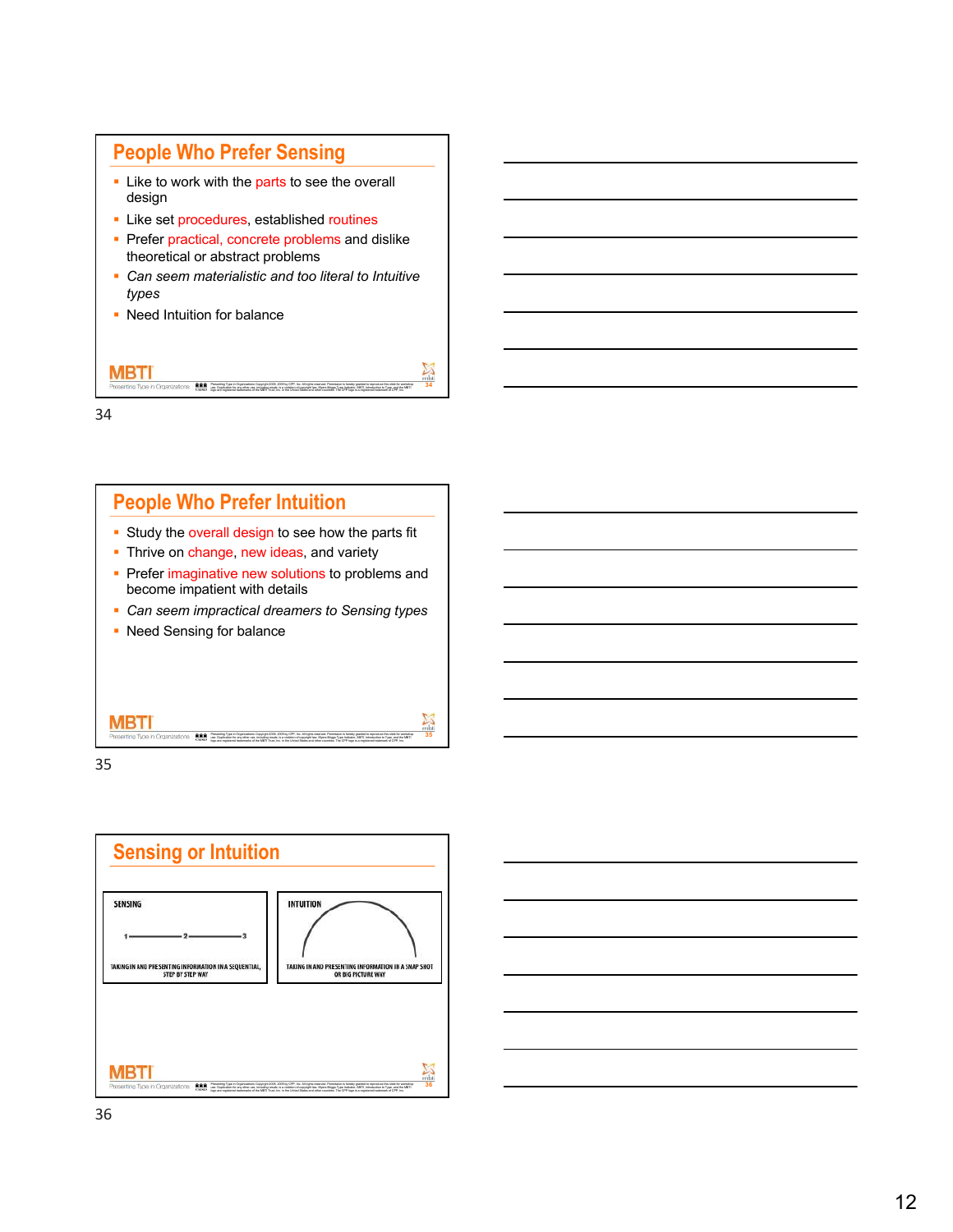| <b>Some Key Words Associated with</b> |                                                                                                                                                                                                                                   |  |
|---------------------------------------|-----------------------------------------------------------------------------------------------------------------------------------------------------------------------------------------------------------------------------------|--|
|                                       |                                                                                                                                                                                                                                   |  |
| Sensing                               | Intuition                                                                                                                                                                                                                         |  |
| Facts                                 | Ideas                                                                                                                                                                                                                             |  |
| <b>Realistic</b>                      | Imaginative                                                                                                                                                                                                                       |  |
| <b>Specific</b>                       | General                                                                                                                                                                                                                           |  |
| Present                               | Future                                                                                                                                                                                                                            |  |
| Keep                                  | Change                                                                                                                                                                                                                            |  |
| Practical                             | Theoretical                                                                                                                                                                                                                       |  |
| What is                               | What could be                                                                                                                                                                                                                     |  |
| Presenting Type in Organizations      | Presenting Type in Organizations Copyright 2008, 2009 by CPP, Inc. All rights reserved. Permission is hereby granted to reproduce this slide for workshop<br>use. Duplication for any other use, including resale, is a violation |  |





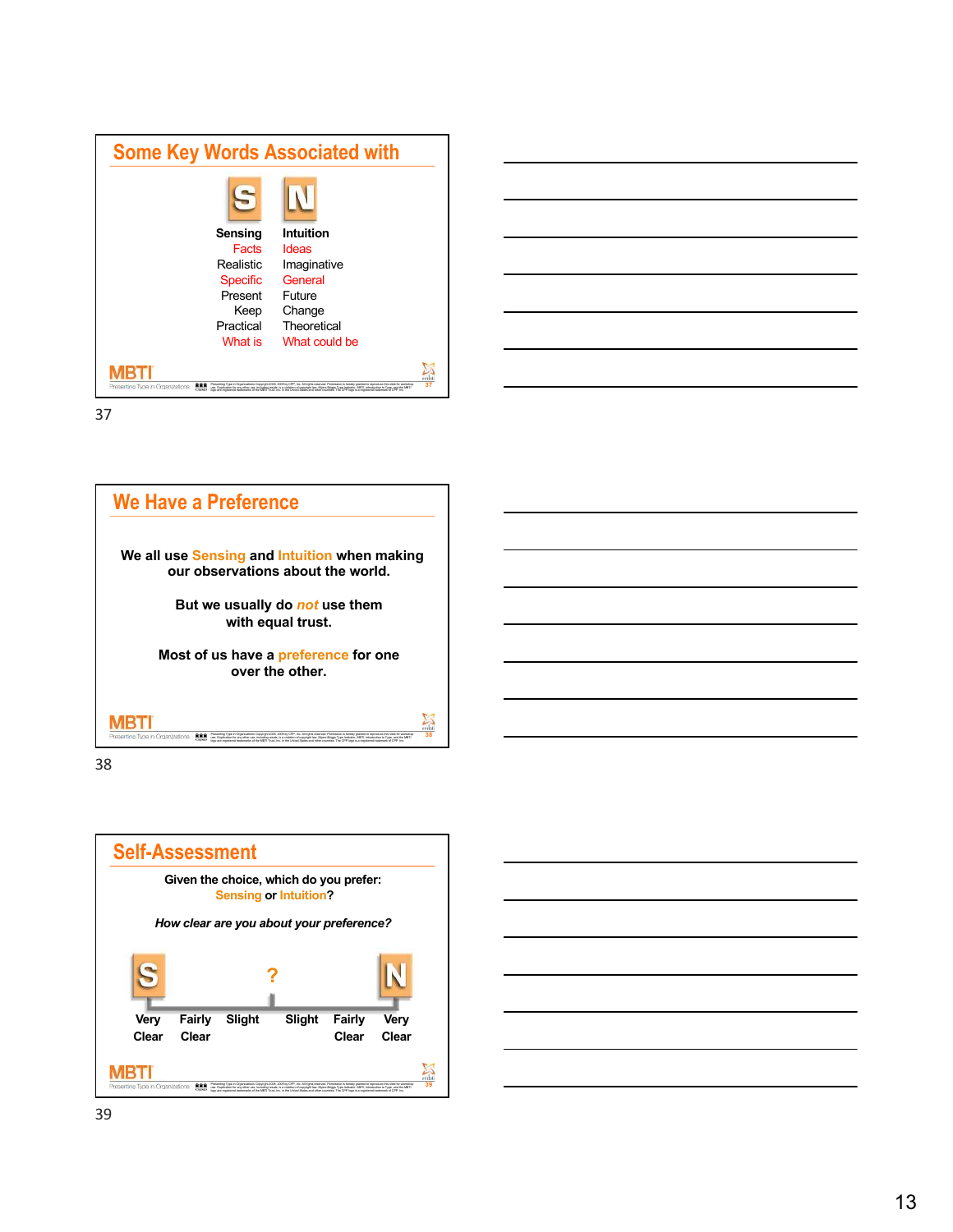

- § Discuss your selected preference S or N? • Why this preference?
	- What helped you identify with this preference?
- § Identify one thing you will do "differently" when dealing with the "opposite" psychological type at work on Monday.

Presening Type in Organizations Copyright 2008, 2009 by CPP, Inc. All rights reserved. Permission in hereby granted to reproduce this slide for workshop.<br>Less. Duplication for any other securities are assistant of copyrigh

**40**

40

MBTI





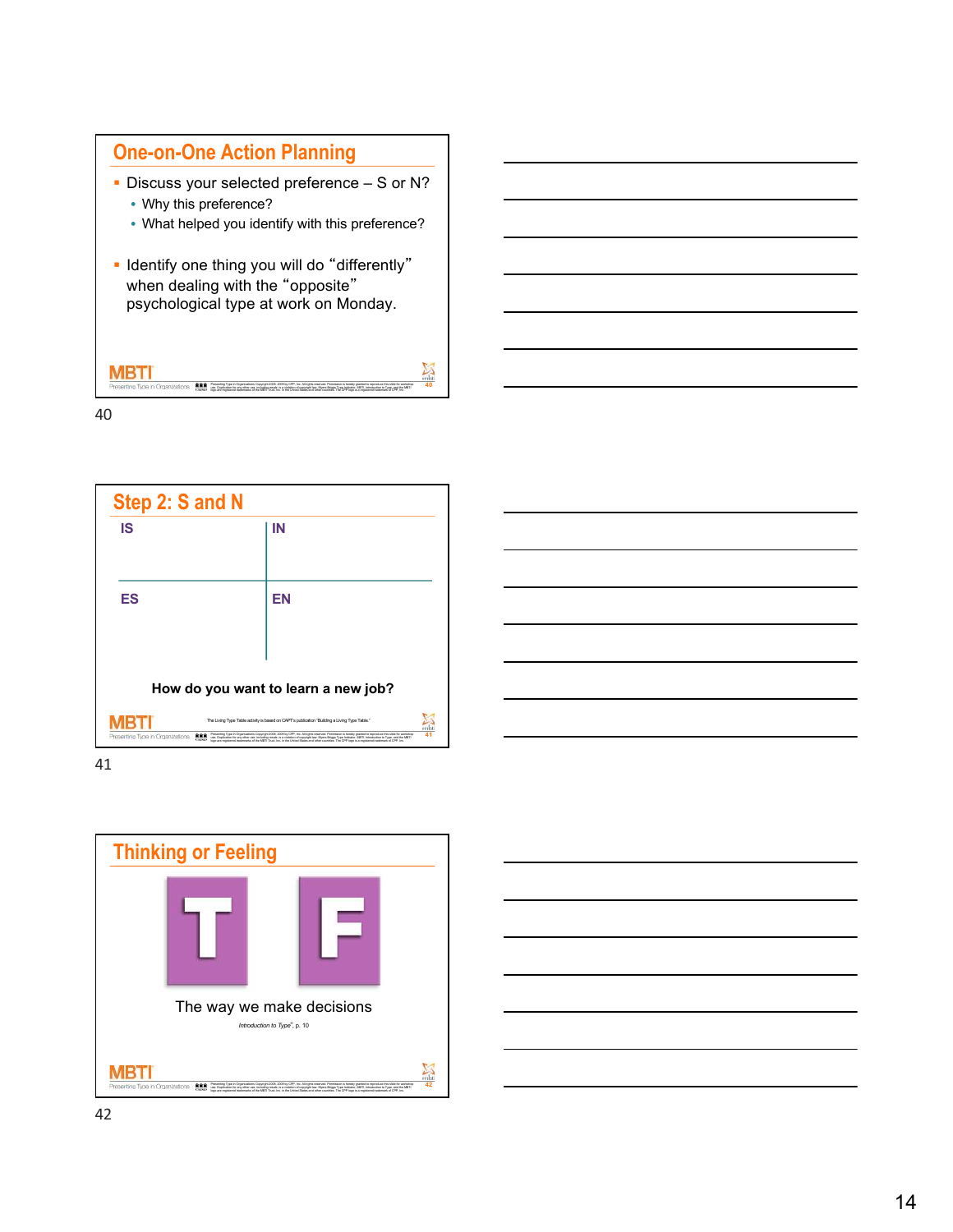



44

MBTI

### **People Who Prefer Feeling**

- Use their personal values to understand the situation
- Focus on the values of the group or organization

Presenting Type in Organizations Copyright 2008, 2009 by CPP, Inc. All rights reserved. Permission is hereby granted to reproduce this slide for workshop uss. Duplication for any other use, including resale, is a violation of copyright law. Myers-Briggs Type Indicator, MBTI, Introduction to Type, and the MBTI<br>loop are registered trademarks of the MBTI Trust. Inc. in the Uni

**44**

**45**

- Are good at understanding people and their viewpoints
- Concentrate on relationships and harmony
- May overlook logical consequences of individual decisions

Presening Type in Organizations Copyright 2008, 2009 by CPP, Inc. All rights reserved. Permission in hereby granted to reproduce this slide for workshop.<br>Less. Duplication for any other securities are assistant of copyrigh

45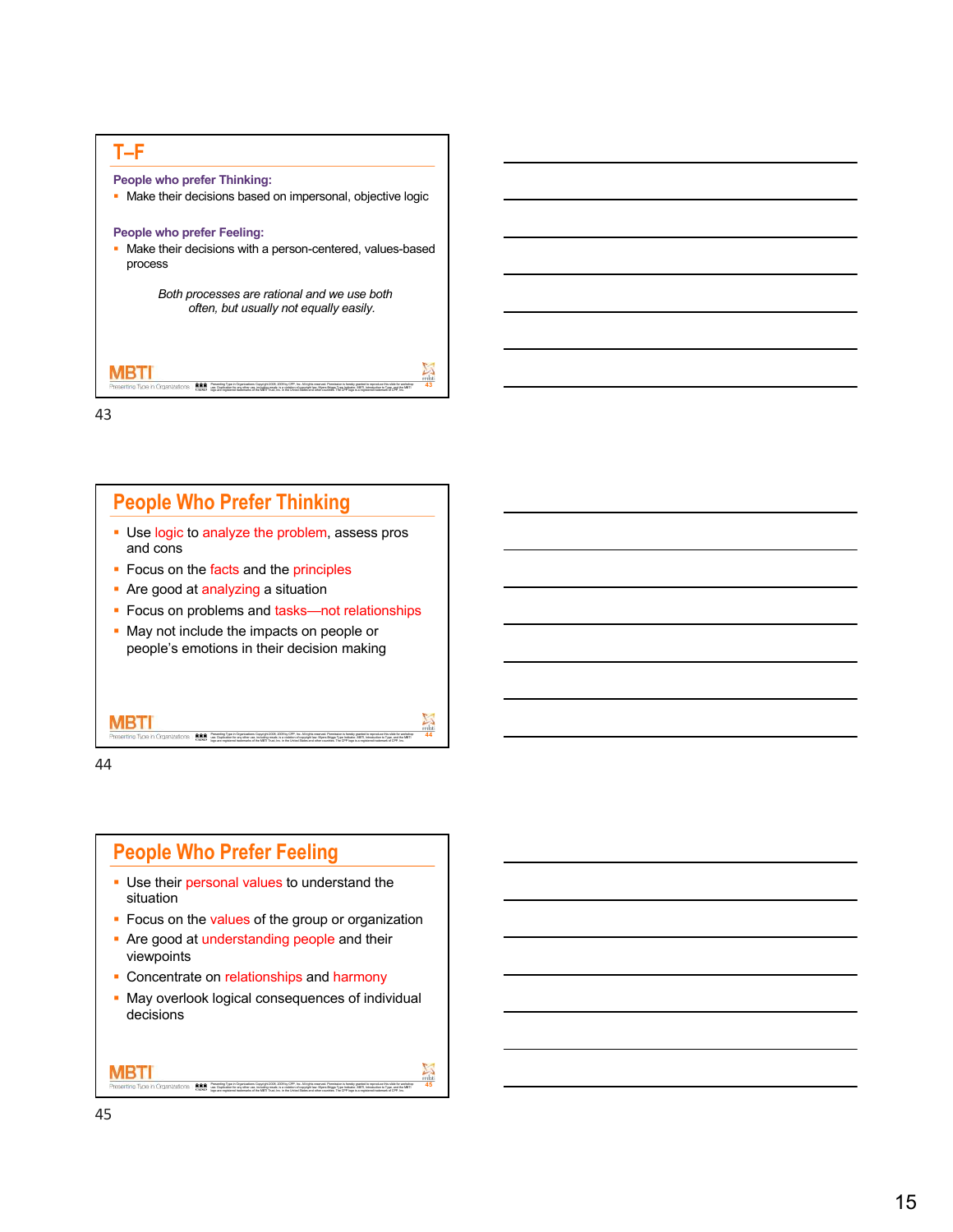# **People Who Prefer Thinking**

- Take a long-term view, seeing things as an onlooker
- Are good at spotting flaws and inconsistencies and stating them clearly
- When required, can reprimand or fire people
- Believe fairness, justice, and equitability are very important

Presening Type in Organizations Copyright 2008, 2009 by CPP, Inc. All rights reserved. Permission in hereby granted to reproduce this slide for workshop.<br>Less. Duplication for any other securities are assistant of copyrigh

**46**

- § *May seem cold and detached to Feeling types*
- Need Feeling for balance

46

MBTI





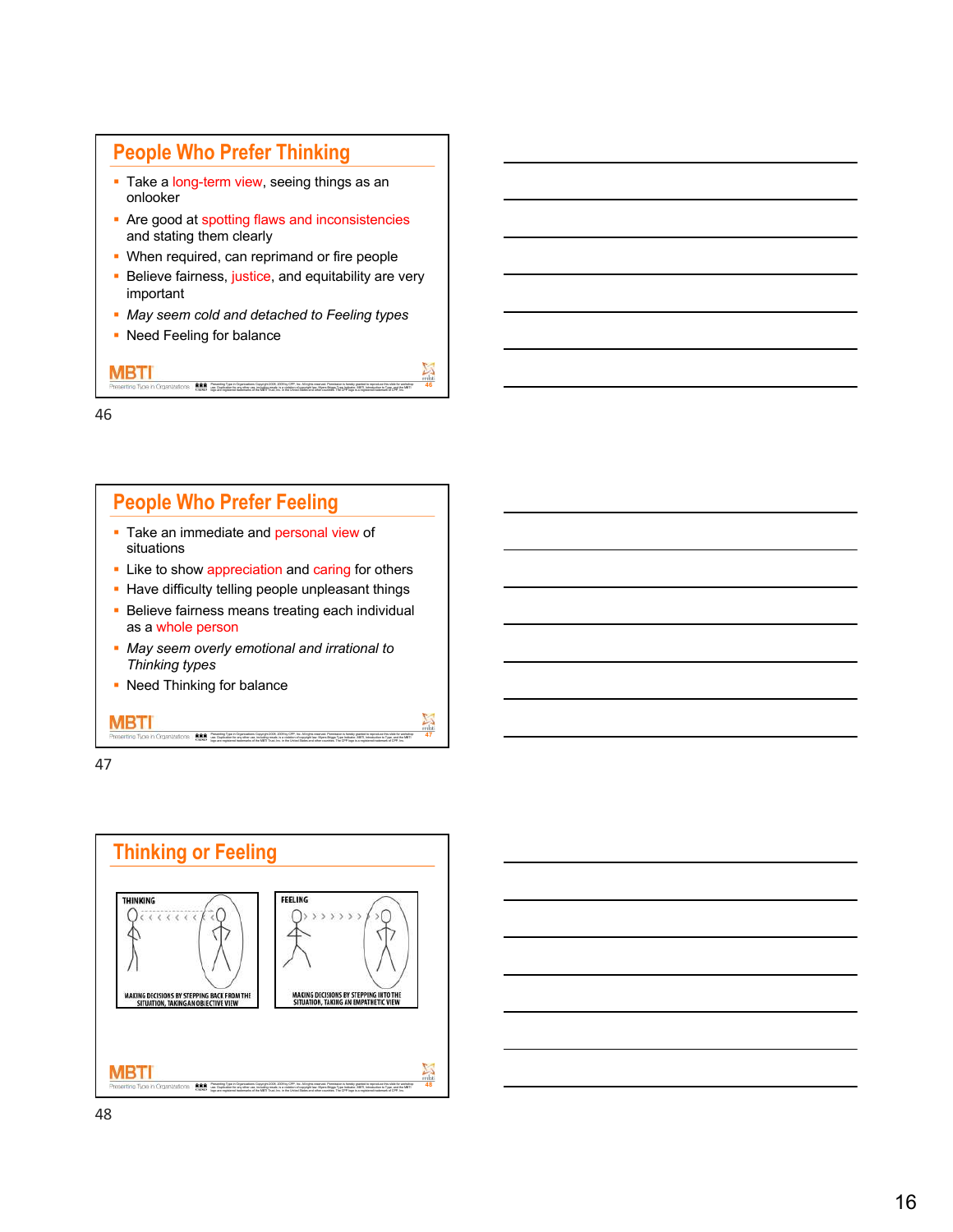| <b>Thinking</b>                  | Feeling                                                                                                                                                                                                                           |    |
|----------------------------------|-----------------------------------------------------------------------------------------------------------------------------------------------------------------------------------------------------------------------------------|----|
| Head                             | Heart                                                                                                                                                                                                                             |    |
| Distant                          | Personal                                                                                                                                                                                                                          |    |
| Things                           | People                                                                                                                                                                                                                            |    |
| <b>Objective</b>                 | <b>Subjective</b>                                                                                                                                                                                                                 |    |
| Critique                         | Praise                                                                                                                                                                                                                            |    |
| Analyze                          | Understand                                                                                                                                                                                                                        |    |
| Firm but fair                    | Merciful                                                                                                                                                                                                                          |    |
| Presenting Type in Organizations | Presenting Type in Organizations Copyright 2008, 2009 by CPP, Inc. All rights reserved. Permission is hereby granted to reproduce this slide for workshop<br>use. Duplication for any other use, including resale, is a violation | 49 |





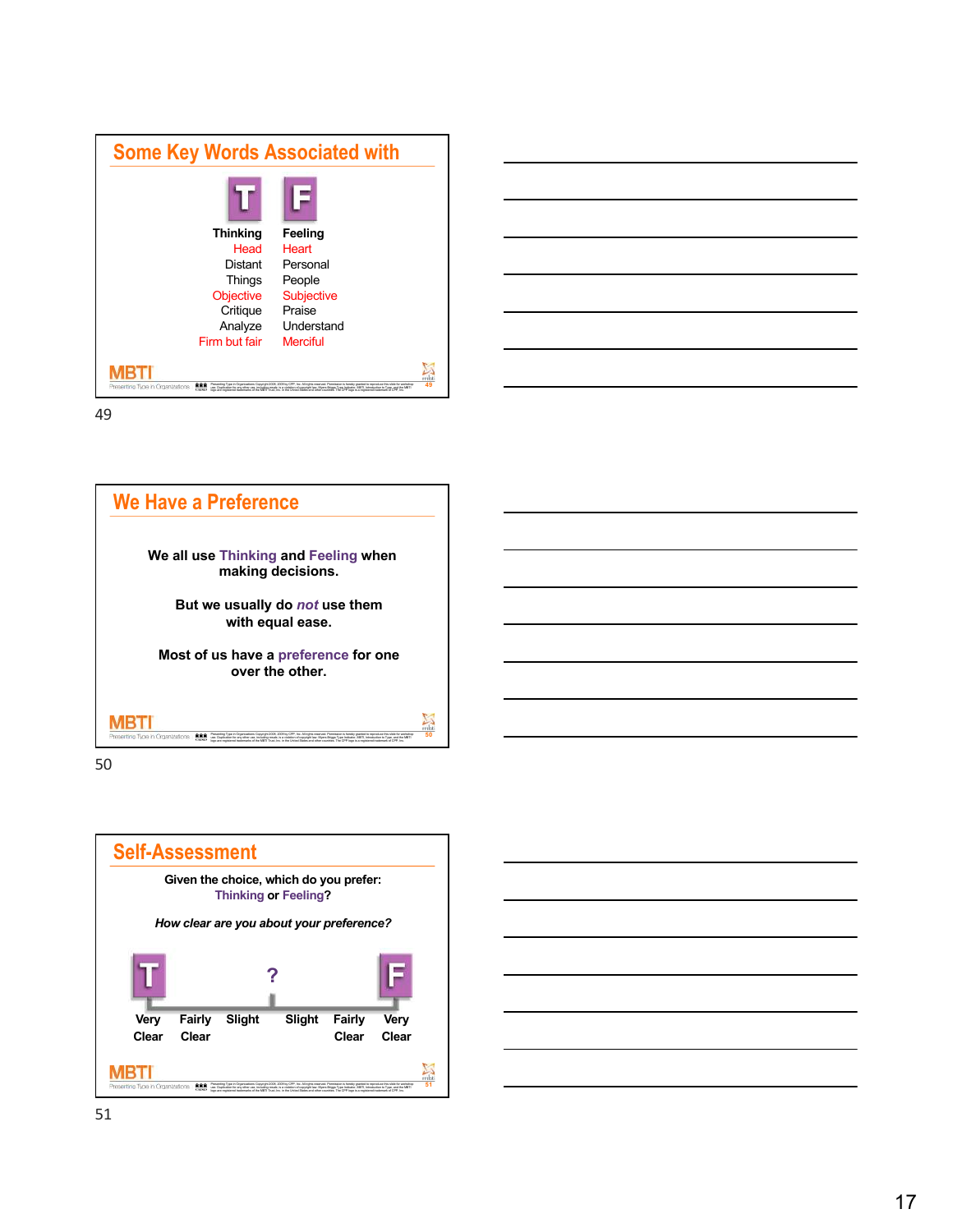

- Discuss your selected preference T or F? • Why this preference?
	- What helped you identify with this preference?
- § Identify one thing you will do "differently" when dealing with the "opposite" psychological type at work on Monday.

Presening Type in Organizations Copyright 2008, 2009 by CPP, Inc. All rights reserved. Permission in hereby granted to reproduce this slide for workshop.<br>Less. Duplication for any other securities are assistant of copyrigh

**52**

52



53



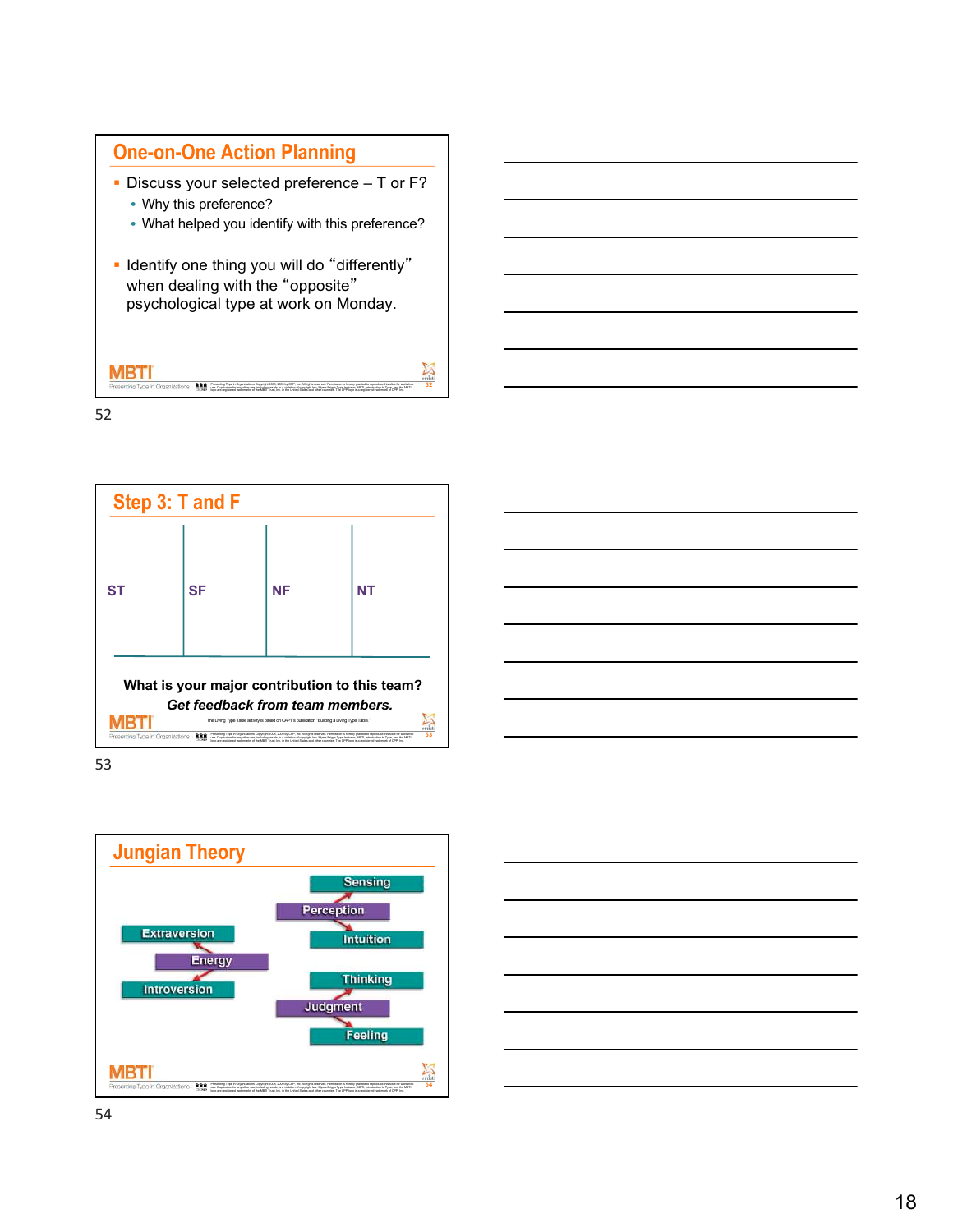





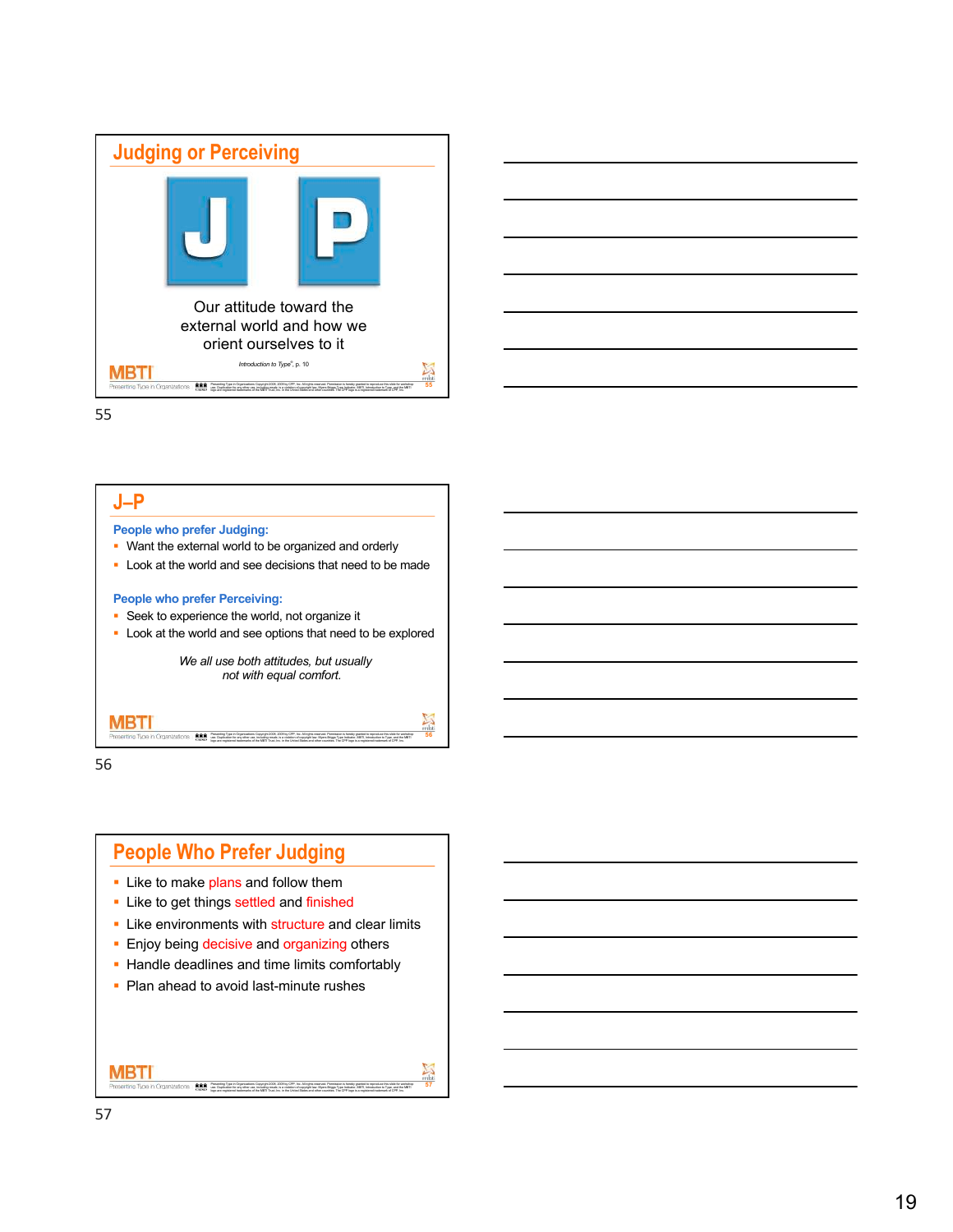## **People Who Prefer Perceiving**

- Like to respond resourcefully to changing situations
- Like to leave things open, gather more information
- Like environments that are flexible; dislike rules and limits
- May not like making decisions, even when pressed
- Tend to think there is plenty of time to do things
- Often have to rush to complete things at the last minute

Presening Type in Organizations Copyright 2008, 2009 by CPP, Inc. All rights reserved. Permission in hereby granted to reproduce this slide for workshop.<br>Less. Duplication for any other securities are assistant of copyrigh

**58**

**59**

**60**

MBTI

58

## **People Who Prefer Judging**

- **Example 1** Like rapidly getting to the bottom line and deciding
- **Dislike being interrupted on a project, even for a** more urgent one
- May make decisions too quickly, or cling to a plan

Presenting Type in Organizations Copyright 2008, 2009 by CPP, Inc. All rights reserved. Permission is hereby granted to reproduce this slide for workshop

Presening Type in Organizations Copyright 2008, 2009 by CPP, Inc. All rights reserved. Permission in hereby granted to reproduce this slide for workshop.<br>Less. Duplication for any other securities are assistant of copyrigh

uss. Duplication for any other use, including resale, is a violation of copyright law. Myers-Briggs Type Indicator, MBTI, Introduction to Type, and the MBTI<br>logo are registered trademarks of the MBTI Trust. Inc. in the Uni

- May not notice new things that need to be done
- § *May seem rigid, demanding, and inflexible to Perceiving types*
- Need Perceiving for balance

e. Duplication for any other use, including research including research including research in the copyright law. Myers are a violation of copyright law. Myers are a violation of copyright law. My ereda in the copyright law

59

MBTI

### **People Who Prefer Perceiving**

- Want to explore all the options before deciding
- May start too many projects and have difficulty finishing them
- May have trouble making decisions, or have no plan
- May spontaneously change plans
- § *May seem disorganized and irresponsible to Judging types*
- Need Judging for balance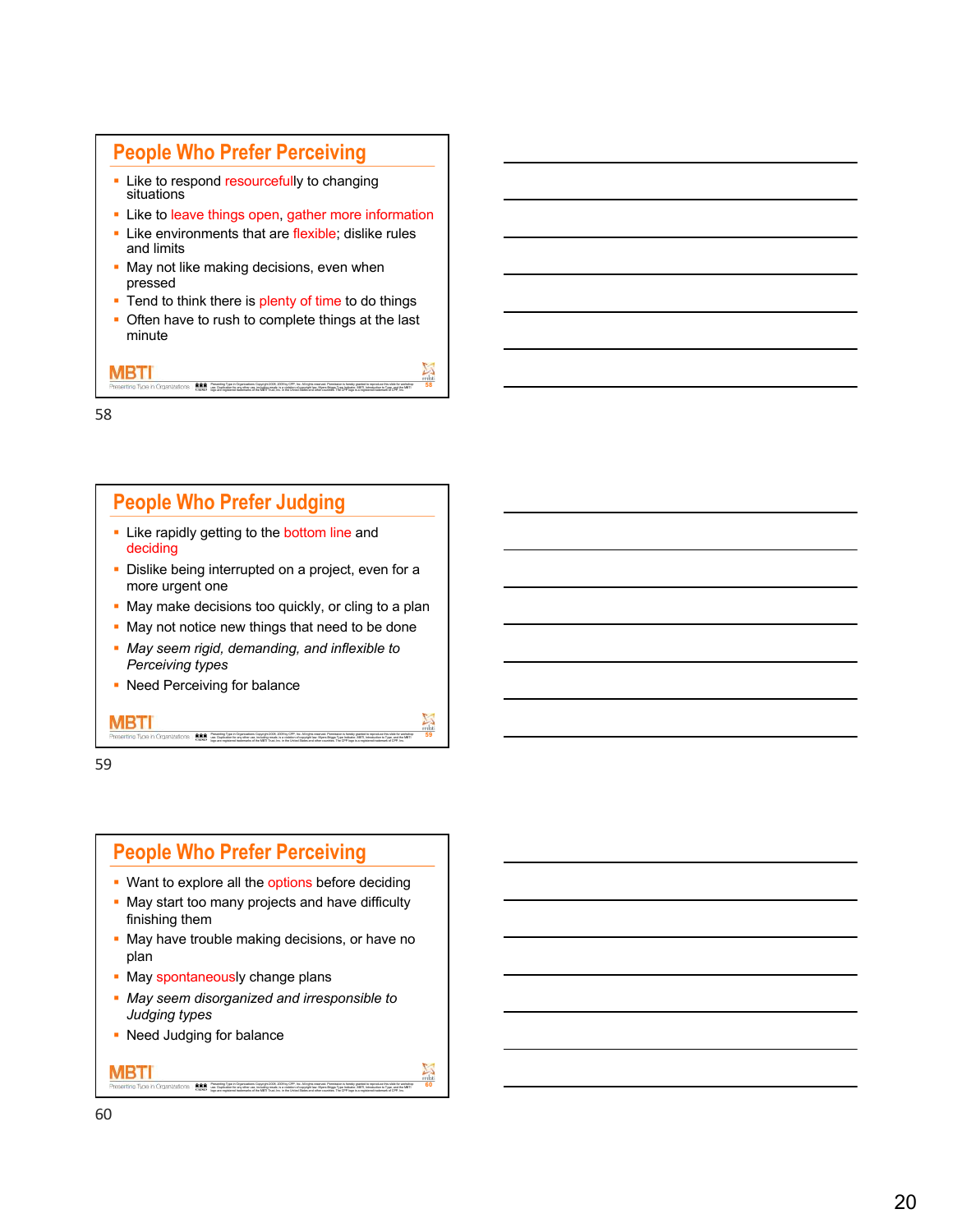





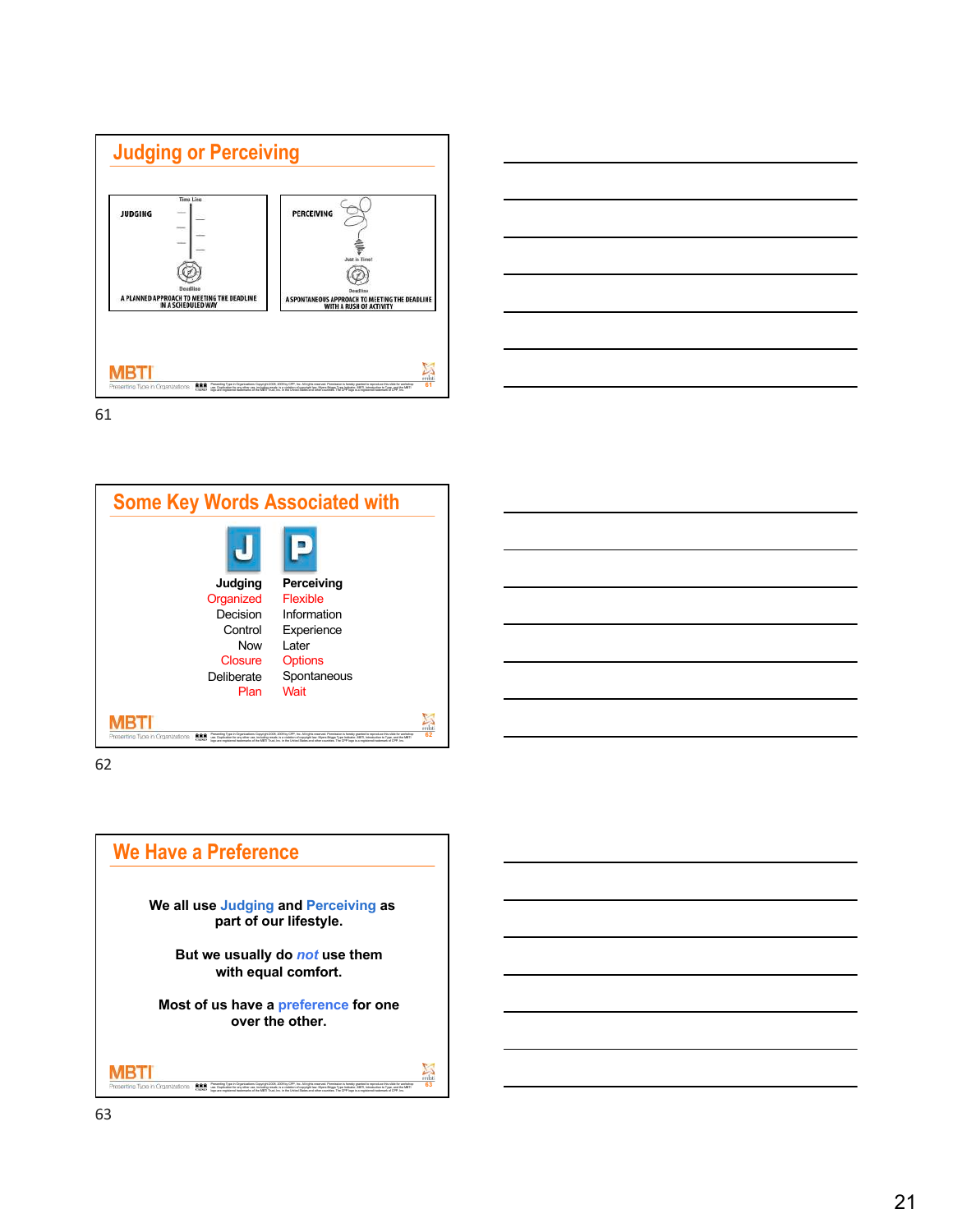

# **One-on-One Action Planning**

- § Discuss your selected preference J or P? • Why this preference?
	- What helped you identify with this preference?

Presenting Type in Organizations Copyright 2008, 2009 by CPP, Inc. All rights reserved. Permission is hereby granted to reproduce this slide for workshop uss. Duplication for any other use, including resale, is a violation of copyright law. Myers-Briggs Type Indicator, MBTI, Introduction to Type, and the MBTI<br>loop are registered trademarks of the MBTI Trust. Inc. in the Uni

**65** 

§ Identify one thing you will do "differently" when dealing with the "opposite" psychological type at work on Monday.

65



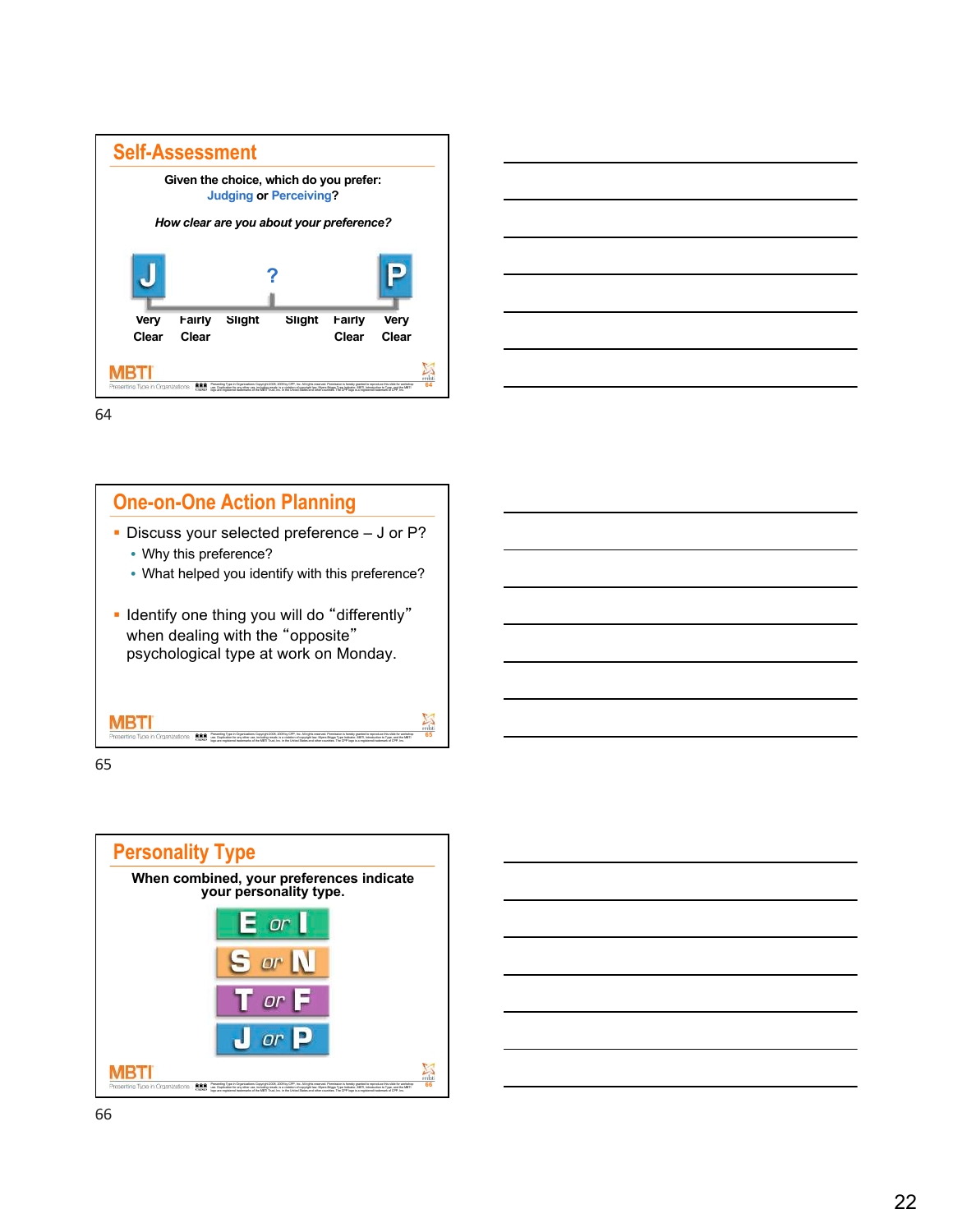





68



- E, S, T, and J are the cultural norms in the United States—I, N, F, and P are less preferred.
- **· If you feel you are** *close or tied* **between** two preferences, there is probably some *environmental pressure from the cultural norms*.
- **69 • Something is pulling you in the direction** that is opposite to the cultural norms—his or her innate preferences.

Presening Type in Organizations Copyright 2008, 2009 by CPP, Inc. All rights reserved. Permission in hereby granted to reproduce this slide for workshop.<br>Less. Duplication for any other securities are assistant of copyrigh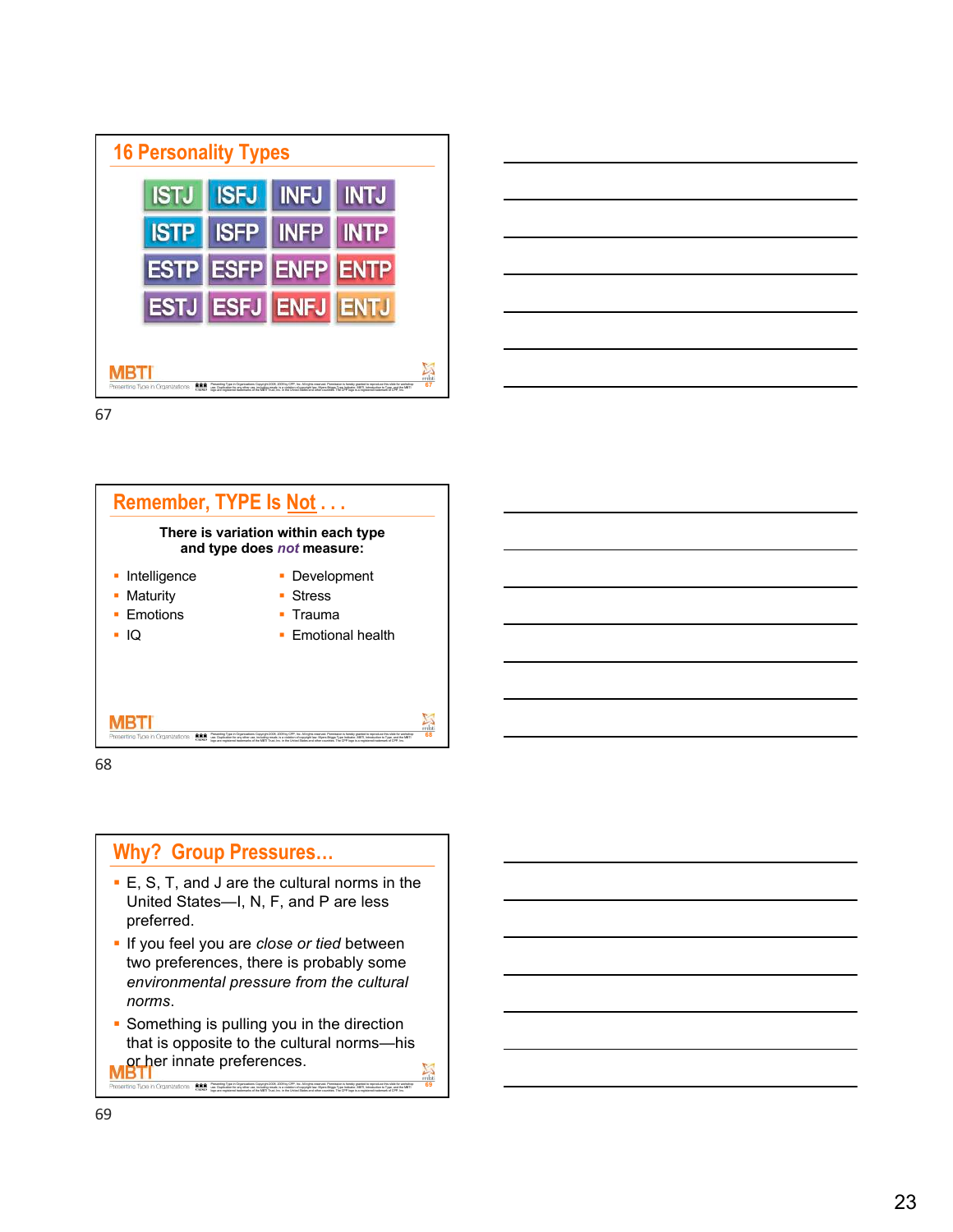### **Why? (cont'd)**

- Although you may think they are equal, decide whether one really describes how you *usually* think and act. (Be yourself!)
- Important to read and/or re-read the profiles and decide which more accurately describes how you usually think and act.

# MBTI Presening Type in Organizations Copyright 2008, 2009 by CPP, Inc. All rights reserved. Permission in hereby granted to reproduce this slide for workshop.<br>Less. Duplication for any other securities are assistant of copyrigh

**70**

70



71

# **Benefits to the Individual**

- § Learn about self & one's preferences (self- awareness)
- Offers logical & orderly model of human behavior
- Helps to raise self-esteem/ improve motivation
- § Assess fit between person & job
- Builds an objective framework for emotional issues
- How to persuade & influence others
- **Build better relationships**
- **Identify the role of the environment in well-being**

Presening Type in Organizations Copyright 2008, 2009 by CPP, Inc. All rights reserved. Permission in hereby granted to reproduce this slide for workshop.<br>Less. Duplication for any other securities are assistant of copyrigh

**72**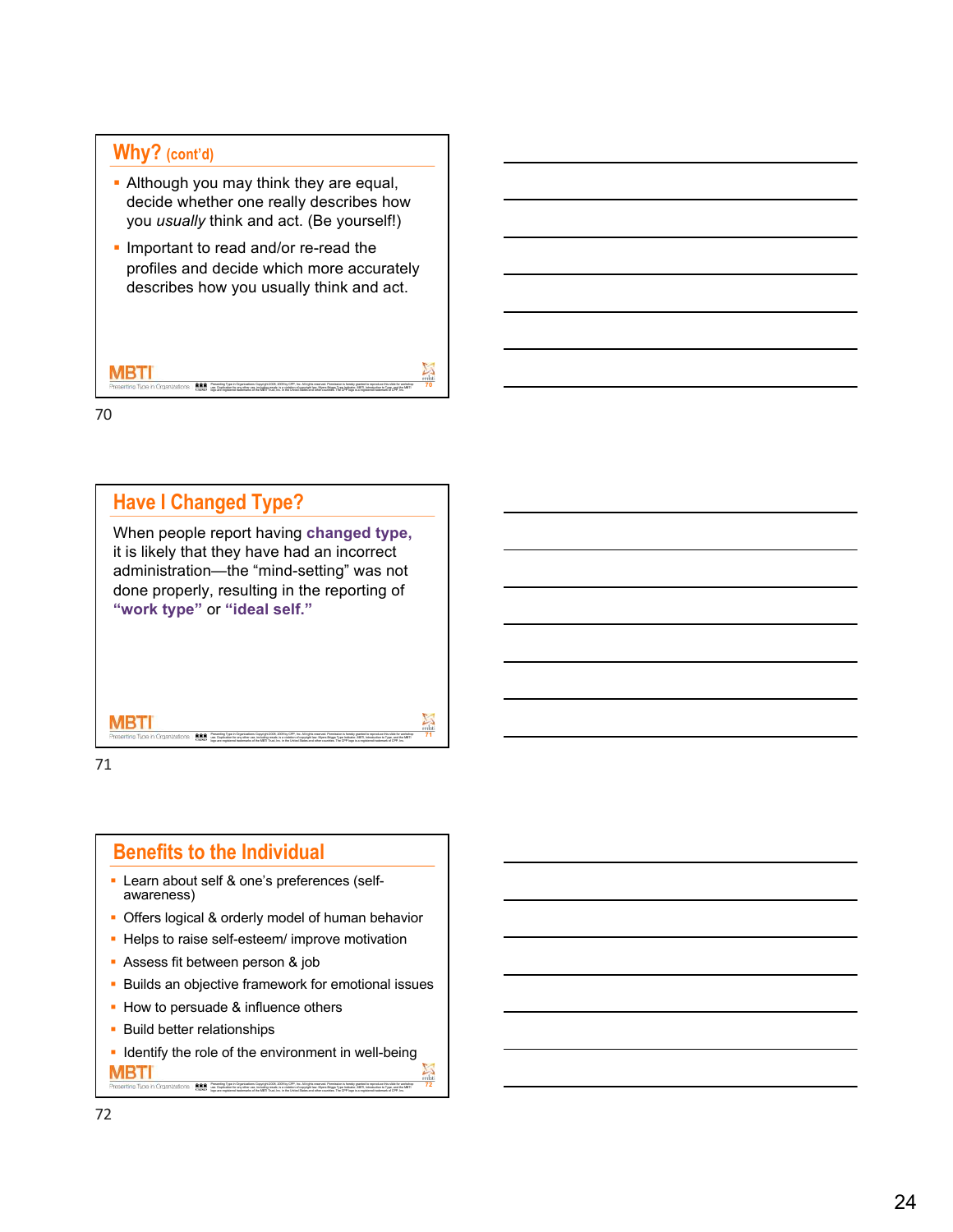# **Benefits to the Organization**

- Offers logical & orderly model of human behavior
- Reduces unproductive conflict
- **I** Identifies strengths & liabilities of work teams...
- **Is straightforward, easily understood, & applied**
- § Builds understanding organizational norms & culture
- § Assess fit between person & job
- § Solid research backing
- **Builds objective framework for dealing with conflict**
- § Multiple applications & developmental aspects MBTI Presening Type in Organizations Copyright 2008, 2009 by CPP, Inc. All rights reserved. Permission in hereby granted to reproduce this slide for workshop.<br>Less. Duplication for any other securities are assistant of copyrigh

**73**

**74**

73

## **Constructive Use of Differences**

Goals for the MBTI*®* instrument/ type:

- Becoming aware of differences
- **Acknowledging the value of differences**
- **Practicing new behaviors, seeking out** others with differences
- **Incorporating different perspectives into** our own processes

Presenting Type in Organizations Copyright 2008, 2009 by CPP, Inc. All rights reserved. Permission is hereby granted to reproduce this slide for workshop uss. Duplication for any other use, including resale, is a violation of copyright law. Myers-Briggs Type Indicator, MBTI, Introduction to Type, and the MBTI<br>loop are registered trademarks of the MBTI Trust. Inc. in the Uni

74

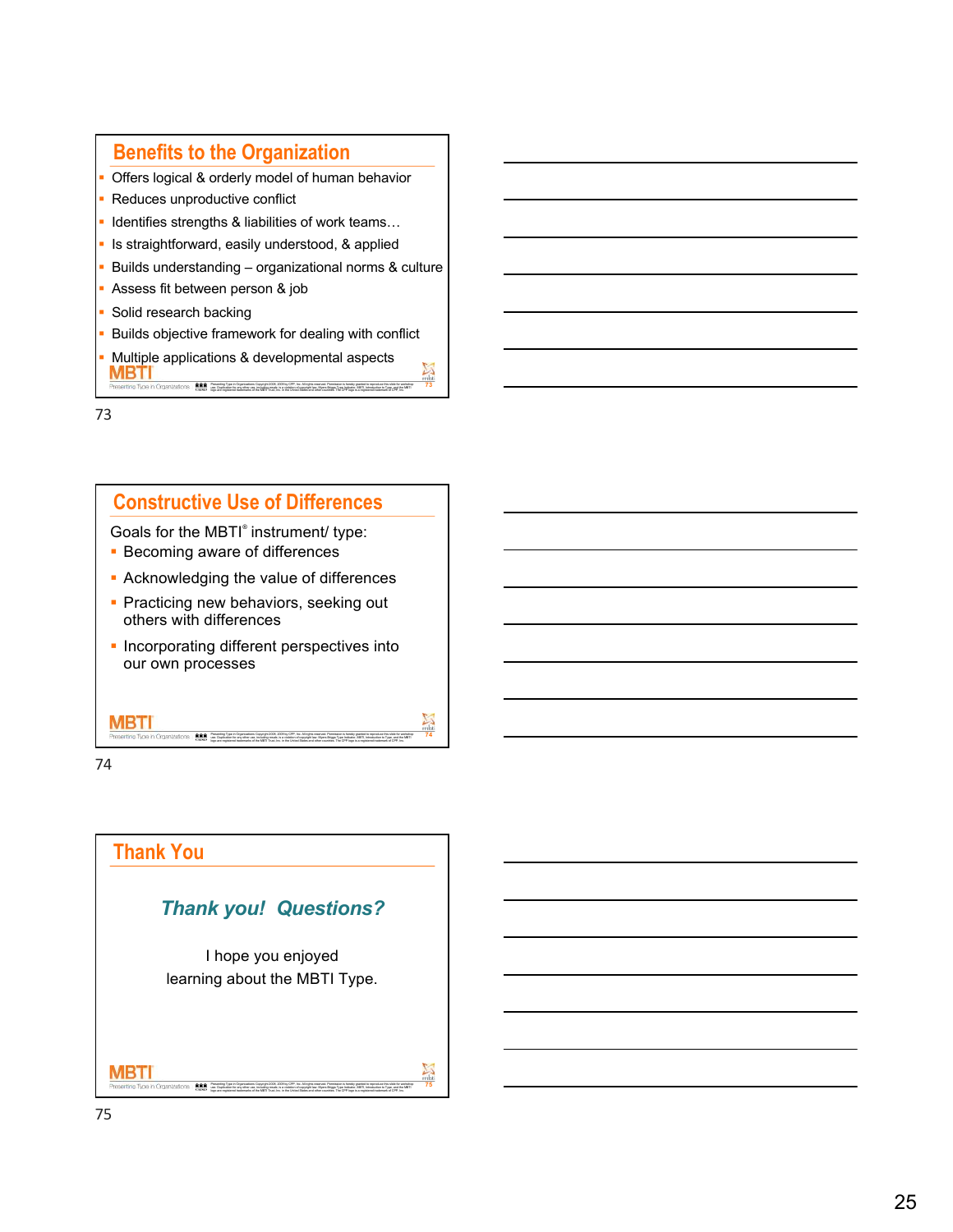



77

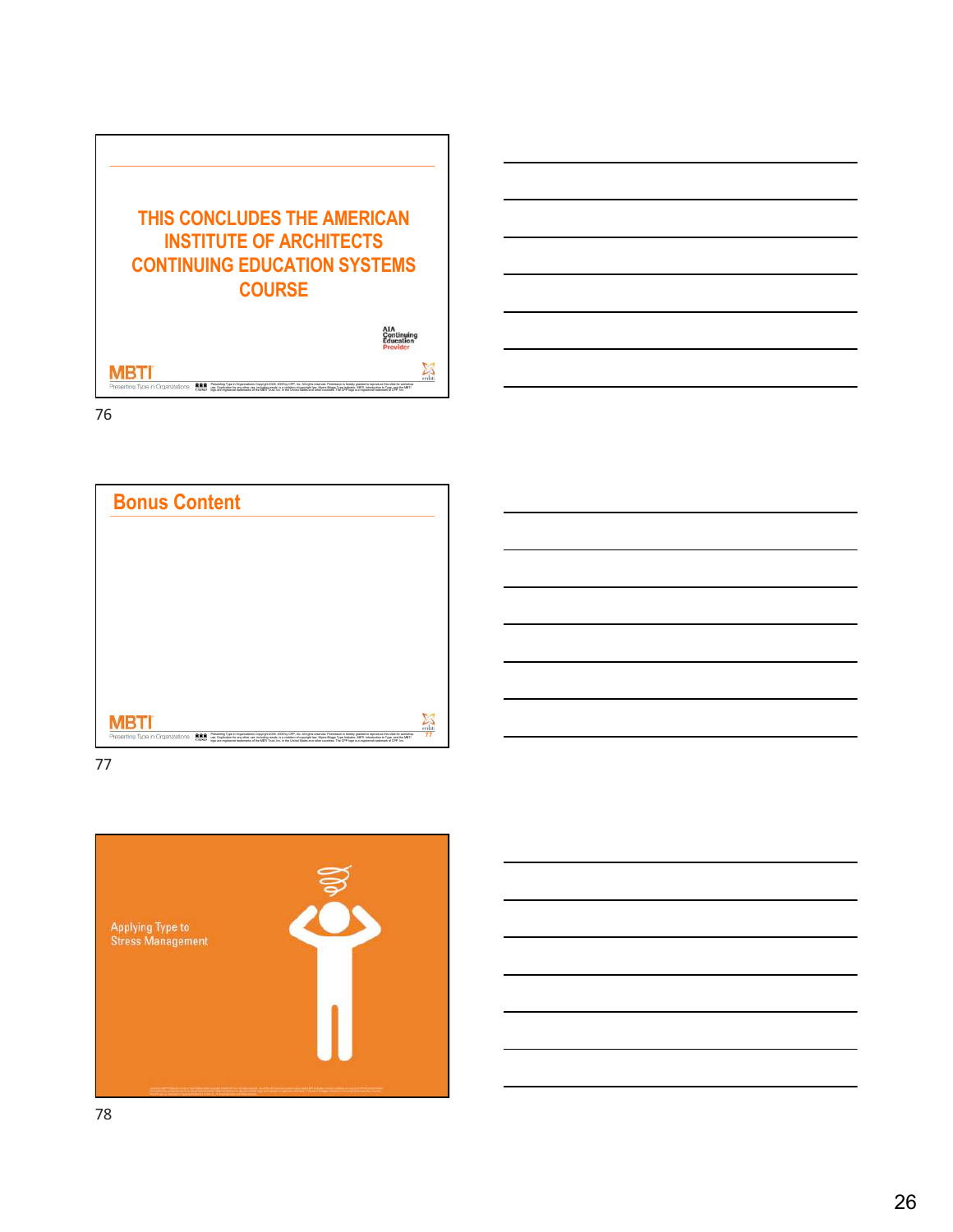





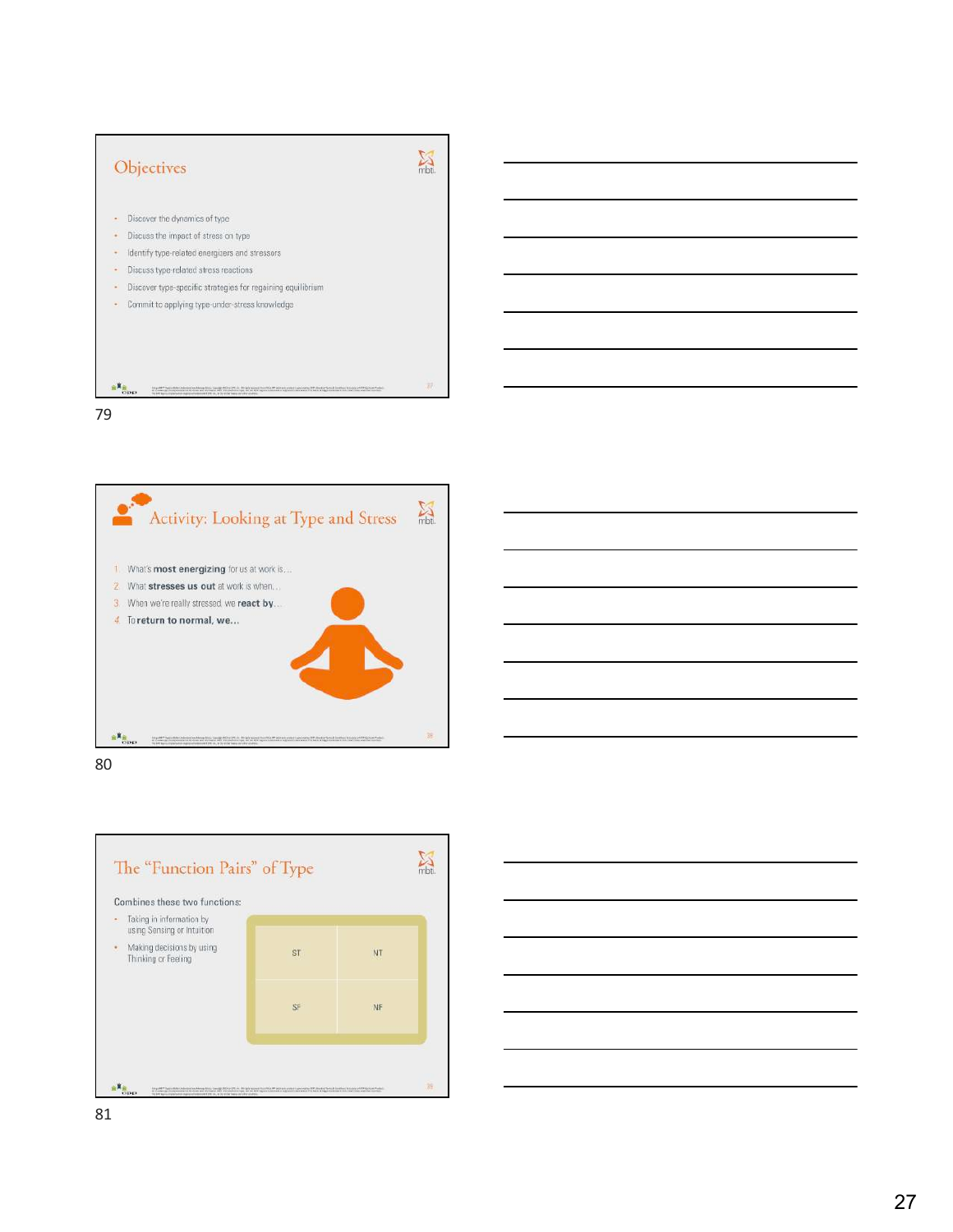







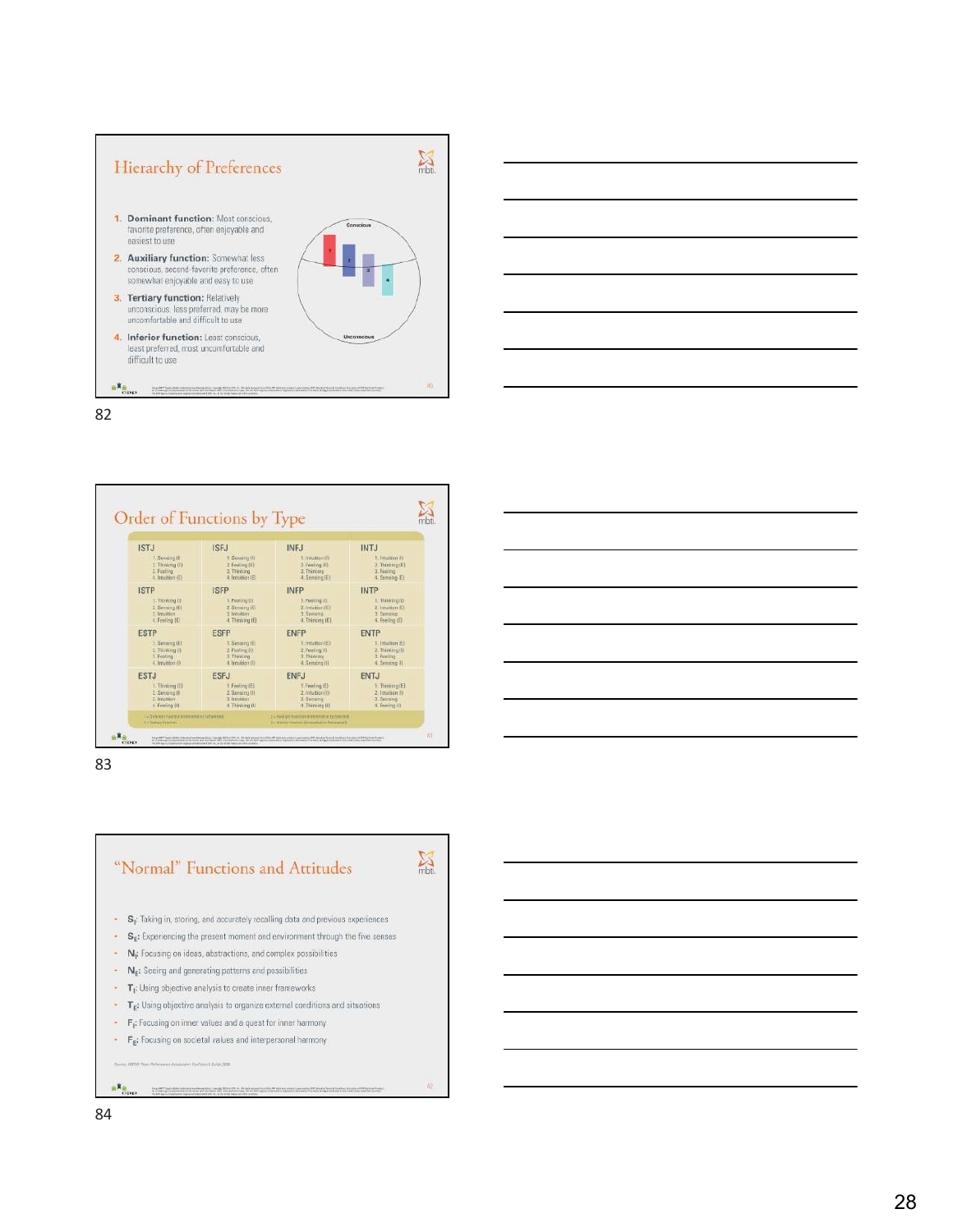









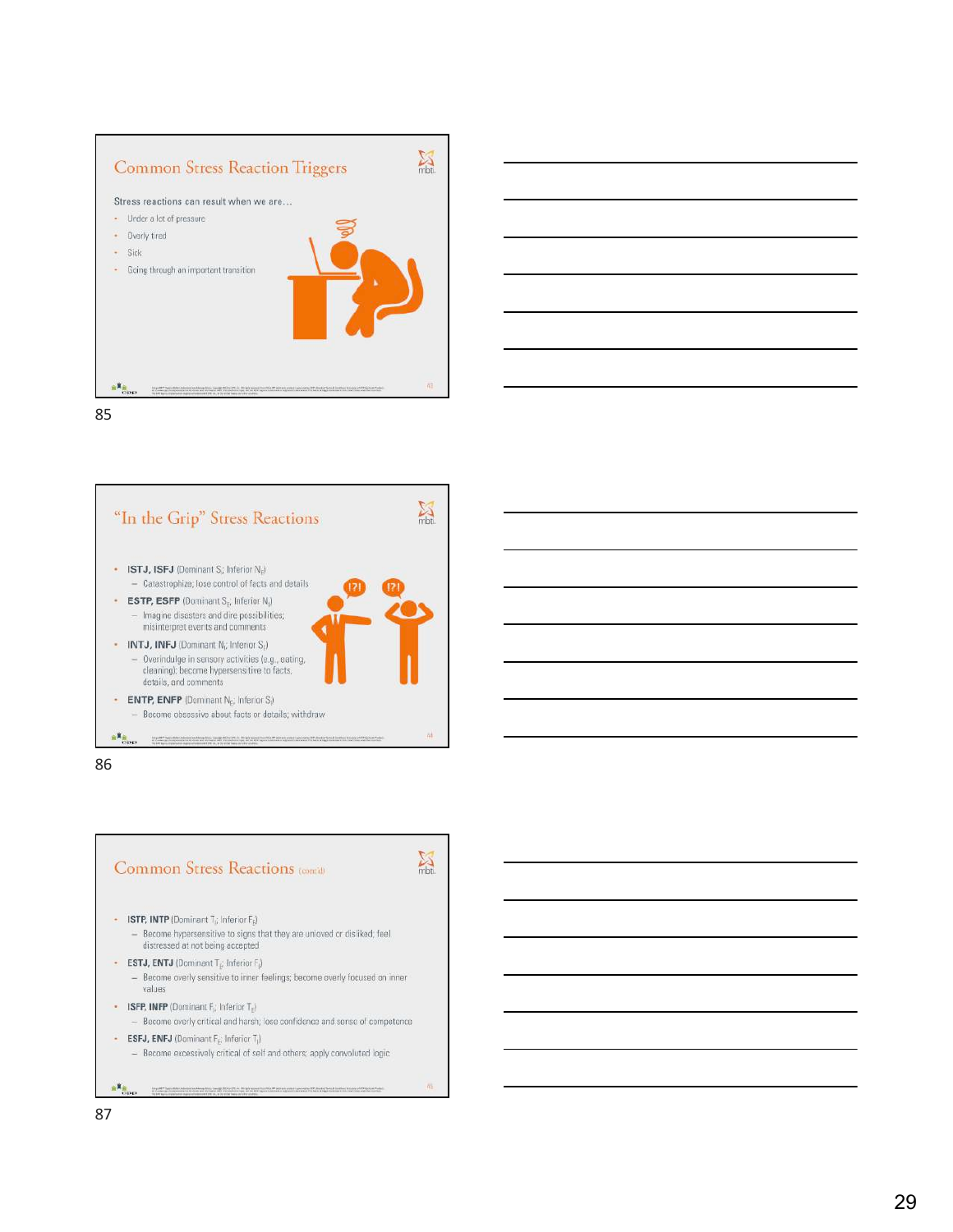







rowald 25 hours on the presument to choose appears parameter 27 Chemical Institute in conservative funds.<br>In the requirement up with left squareholded in algometerminate to their kings freehold Chemical and the marke

 $\frac{1+\epsilon}{1+\epsilon}$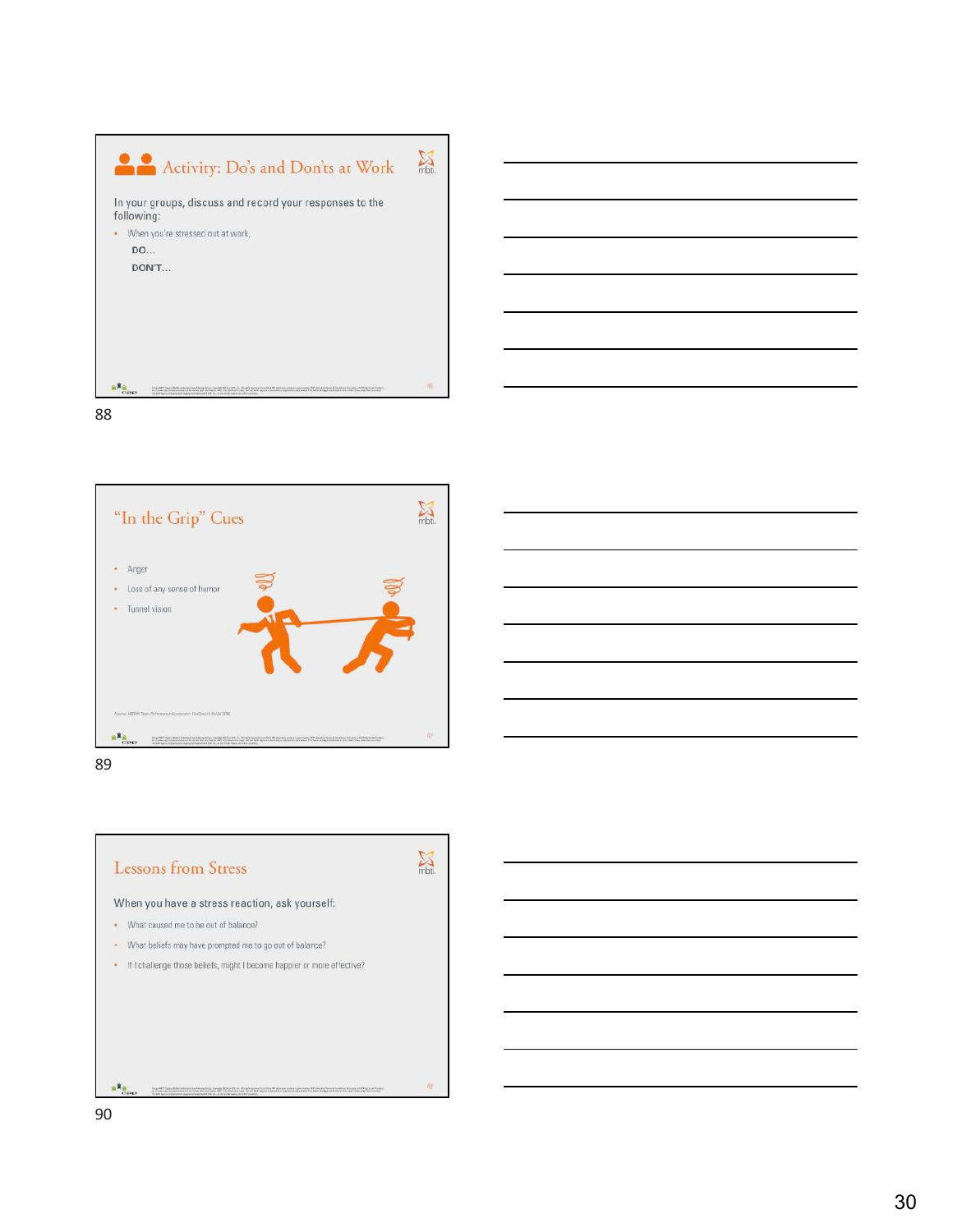| Types                | Page |                         |
|----------------------|------|-------------------------|
| ESTJ and ENTJ        | 12   |                         |
| ISFP and INFP        | 16   | ection G RTP            |
| ISTP and INTP        | 20   | <b>TABOYAMETER FRAG</b> |
| <b>ESFJ and ENFJ</b> | 25   |                         |
| <b>ESTP and ESFP</b> | 29   |                         |
| INTJ and INFJ        | 33   |                         |
| ISTJ and ISFJ        | 37   |                         |
| <b>ENTP and ENFP</b> | 41   |                         |





| What I want to achieve:                   | The benefit of achieving this: |  |
|-------------------------------------------|--------------------------------|--|
| Top ideas to assist me in achieving this: |                                |  |
| 13                                        |                                |  |
| $\overline{z}$                            |                                |  |
| $\overline{3}$ .                          |                                |  |
| Behaviors to practice and strengthen:     |                                |  |
| 1.                                        |                                |  |
| $\overline{2}$                            |                                |  |
| 3.                                        |                                |  |